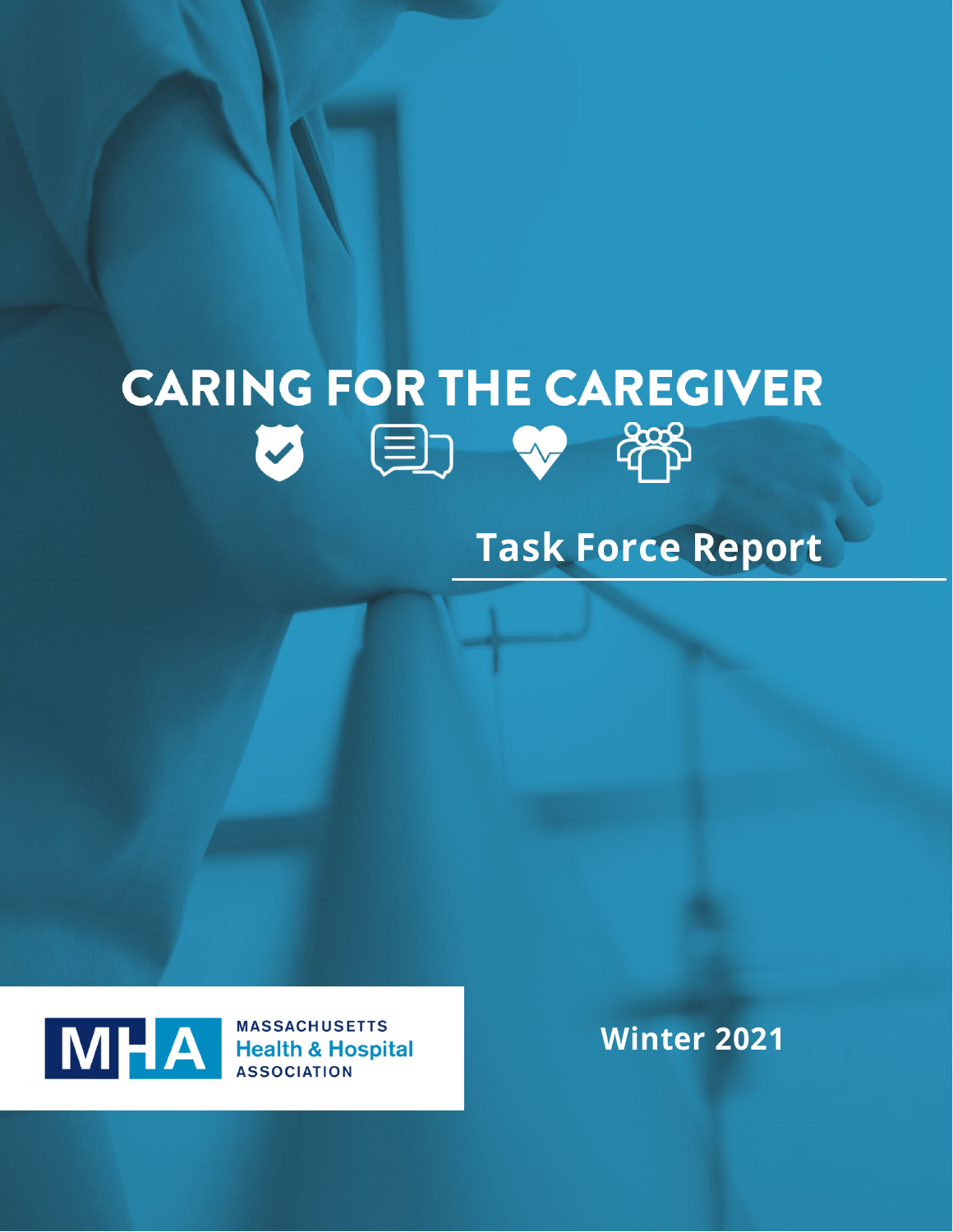## Table of Contents

**CARING FOR THE CAREGIVER**<br>  $\bigotimes$   $\bigoplus$   $\bigoplus$   $\bigoplus$ 

| <b>Areas of Focus</b> |  |
|-----------------------|--|
|                       |  |
|                       |  |
|                       |  |
| Workforce             |  |
|                       |  |
|                       |  |
| <b>Appendices</b>     |  |
|                       |  |
|                       |  |

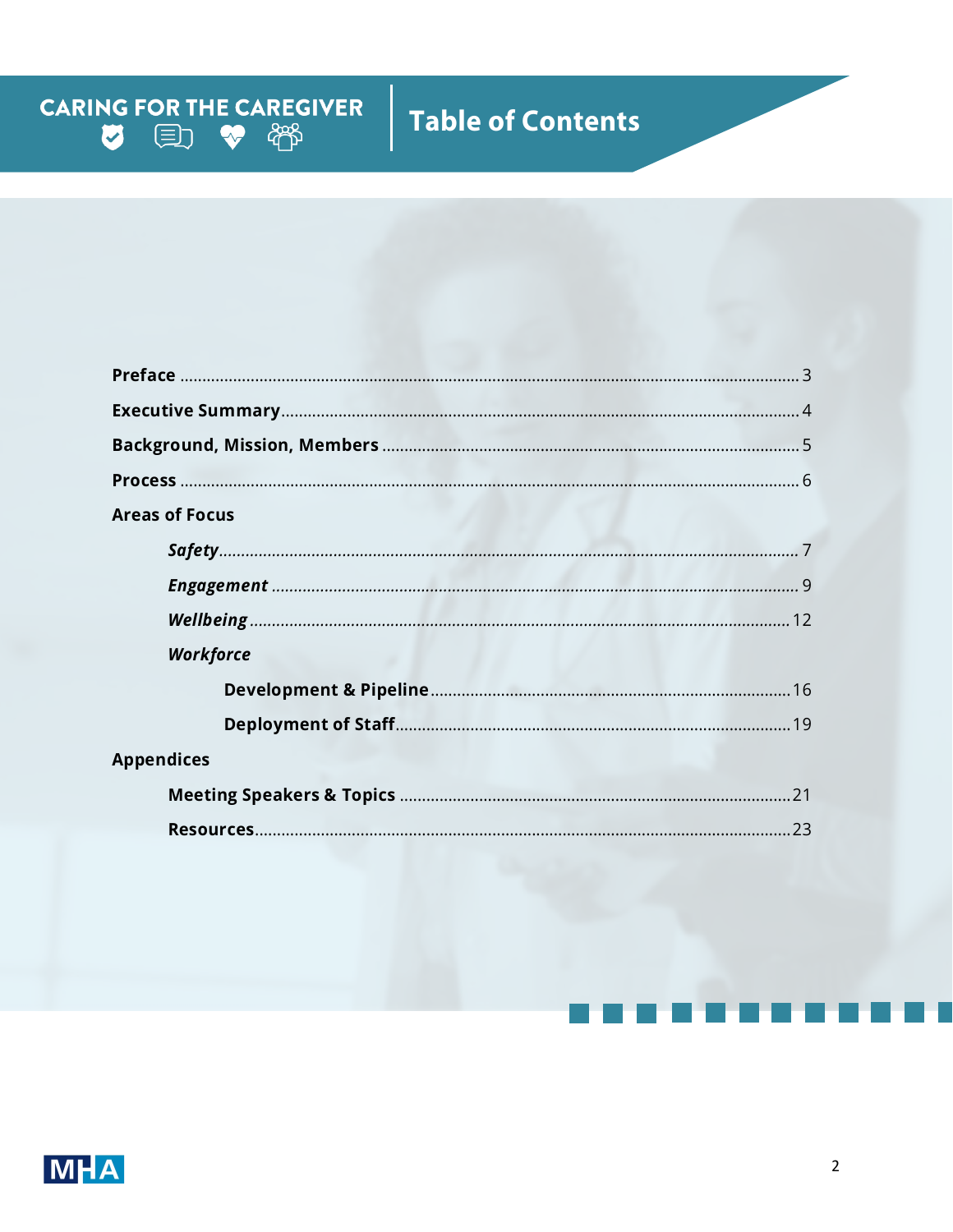## **PREFACE**

This report reflects an effort of Massachusetts healthcare leaders to come together, identify the most pressing challenges facing the healthcare workforce, and develop a comprehensive set of recommendations to address those challenges.

The task force process provided a forum for shared learning and allowed for the synthesis of a tremendous volume of collective knowledge on the topic of workforce dynamics. And while the clinician experience was a significant focus for the group, "caregiver" was defined as any individual employed by a healthcare organization.

This report offers an extensive, though far from exhaustive, menu of the resulting recommendations and best practices that task force members compiled for healthcare organizations to consider. While the task force asks every healthcare organization in the commonwealth – including those participating in the process – to consider adopting several best practices within each focus area, it recognizes that because every organization is different, the recommendations prioritized by each entity will be different. There is no one-size-fits-all way to address workforce challenges across all providers.

**Of course, the COVID-19 experience has further crystalized the importance of the report's recommendations and best practices. The pandemic has placed extraordinary strain on healthcare workers, making clear the need for organizations across the state to revisit approaches to workforce issues in a new light. And the serious health inequities highlighted as a result of the crisis only make this undertaking all the more urgent.**

With the goal of sharing the most up-to-date workforce-related information, the Massachusetts Health & Hospital Association (MHA) will take a leading role in promoting relevant resources to a wide audience via its *[PatientCareLink](https://patientcarelink.org/)* platform. MHA will also convene collaborative initiatives aimed at addressing the task force's focus areas in greater detail. More information on this work will be available throughout 2021.

MHA extends its appreciation to the organizations that participated in the task force, the individuals who generated the concept of *Caring for the Caregiver,* the experts who have informed its work, and to all the healthcare leaders who have taken the time to contribute to this report.

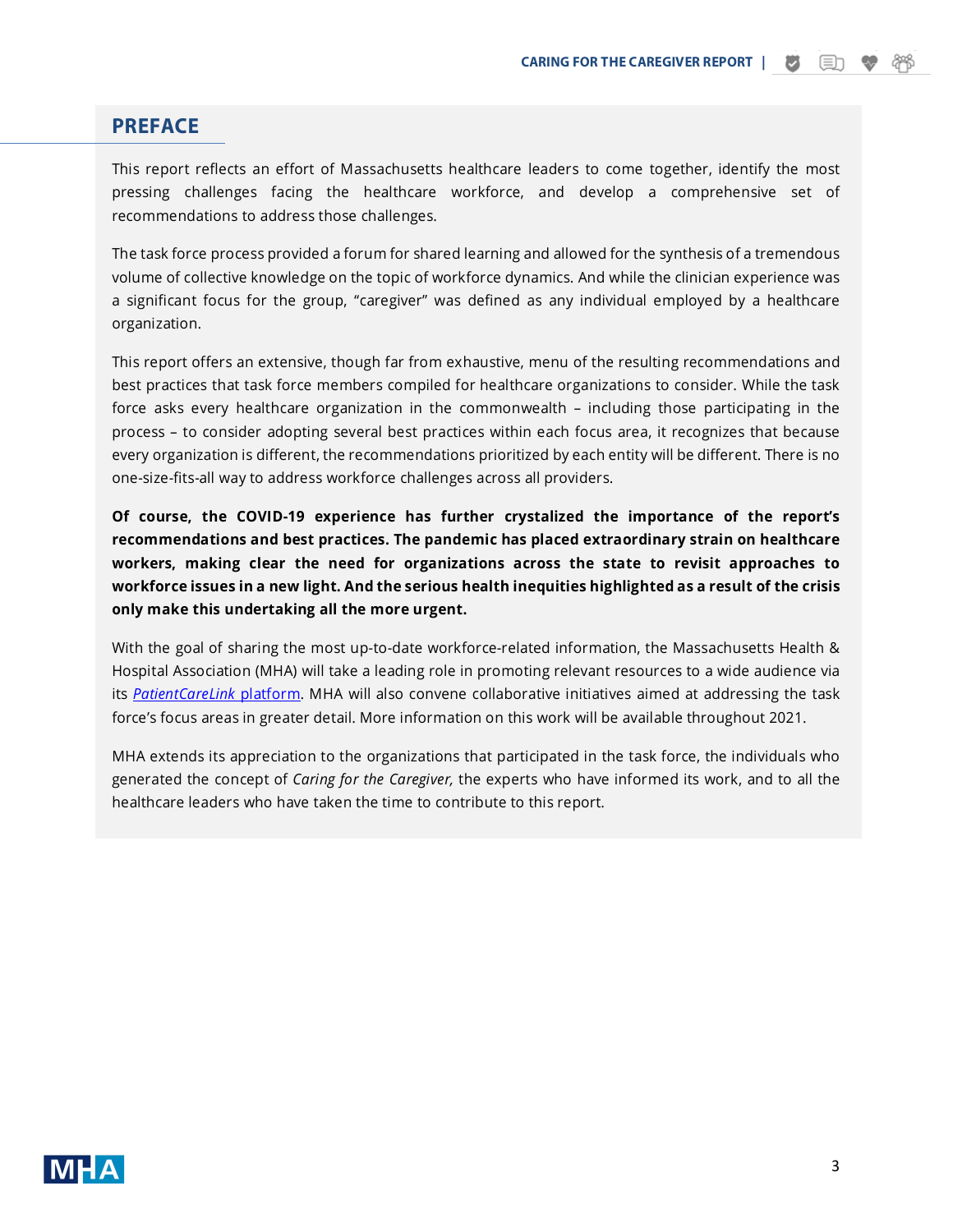**CARING FOR THE CAREGIVER REPORT |**



## **Task Force Charge**

In a first-of-its-kind examination of workforce challenges, leaders from across the Massachusetts healthcare community participated in the Caring for the Caregiver Task Force, convened by the Massachusetts Health & Hospital Association. Task force membership was representative of the wider healthcare continuum, including hospitals, behavioral health, home care, secondary education, community providers, patient and family advocacy, government and independent regulatory organizations, nursing and physician organizations, insurers, and labor and nursing unions.

#### **The task force explored four focus areas relating to challenges facing healthcare personnel:**



The group conducted a deep-dive assessment of all four focus areas and came to consensus on recommendations that could be applied across all healthcare settings in the commonwealth.

The task force identified several driving principles that provided the foundation for this work. And as working groups constructed recommendations for healthcare organizations to adopt, several common themes emerged across the focus areas. **Importantly, the task force defined "caregiver" as any worker employed by a healthcare organization.**

## **Driving Principles**

- Workforce issues are a top priority for our healthcare system.
- Workforce challenges should be addressed continually by leaders in all care settings, as well as at the system-wide level, using a collaborative approach that incorporates the viewpoints of a diverse set of stakeholders.
- A stable and engaged workforce is fueled by healthcare professionals who are healthy, safe, and satisfied in their jobs.
- Meaningful and effective improvements require support and engagement from the top levels of leadership.

## **Common Themes**

- **Mission & Leadership:** Organizations must make the welfare of employees a central part of both their mission and identity. Leaders must serve as primary models of all the behaviors that help shape a positive work environment.
- **Data:** Organizations should utilize quantitative measures to assess their performance – and progress – in workforce-related areas.
- **Shared Governance:** Organizations should look to shared governance models for decision-making that affects staff.

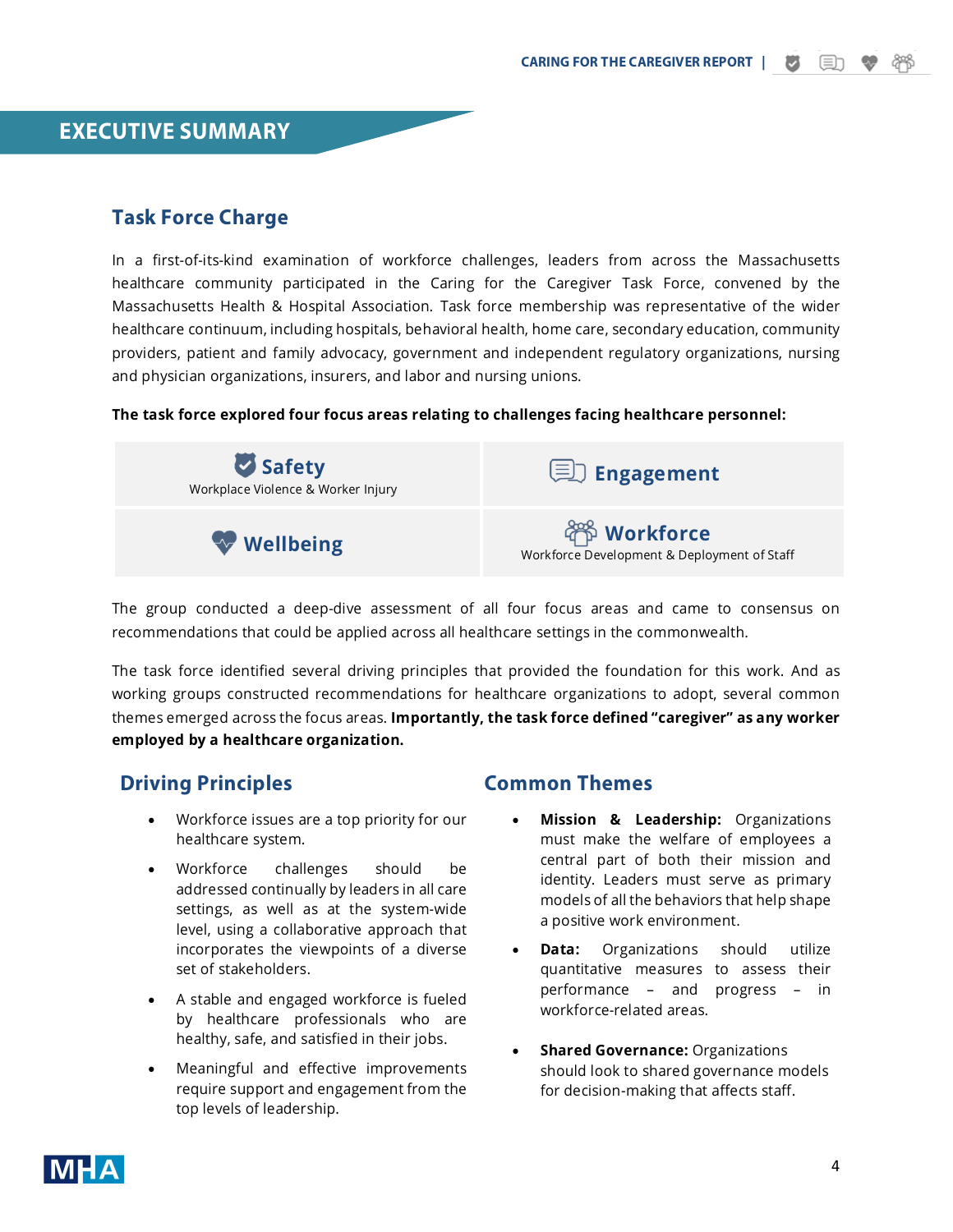## **BACKGROUND**

Following the 2018 nurse staffing ballot proposal, MHA and other healthcare leaders vowed to work "together as one" with caregivers to take a serious look at workplace challenges and find solutions that could be applied across all care settings. **With this goal in mind, MHA created the Caring for the Caregiver Task Force.** In the time since, the arrival of COVID-19 has only accelerated organizations' push for effective, consensus-driven workforce supports.

## **TASK FORCE MEMBERSHIP**

The Caring for the Caregiver Task Force that MHA convened was composed of leaders from across the spectrum of Massachusetts healthcare.

## **Co-Chairs:**

**Mark Keroack, MD**, **MPH,** President & CEO, Baystate Health; Past Chair, Massachusetts Health & Hospital Board of Trustees

**Donna Glynn, PhD, RN, ANP**, Associate Dean, Pre-Licensure Nursing, Regis College; Past President, American Nurses Association – Massachusetts

### **Members:**

**Penny Blaisdell**, Member, Dana-Farber Cancer Institute Patient Family Advisory Council

**Doug Brown, Esq.**, President, UMass Memorial Community Hospitals and Chief Administrative Officer, UMass Memorial Health Care

**Michael Curry, Esq.**, President & CEO, Massachusetts League of Community Health Centers

**Lois Dehls Cornell, JD**, Executive Vice President, Massachusetts Medical Society

**Vic DiGravio**, Former President & CEO, Association for Behavioral Healthcare

**Will Erickson, MPH**, Organizer for Process Improvement, UMass SHARE Union

**Tim Foley**, Executive Vice President, 1199SEIU

**Tara Gregorio**, President, Massachusetts Senior Care Association

**Peter Healy, MHA**, President, Beth Israel Deaconess Medical Center *(representing Conference of Boston Teaching Hospitals)* 

**Matthew Herndon, JD,** CEO, The Schwartz Center for Compassionate Healthcare



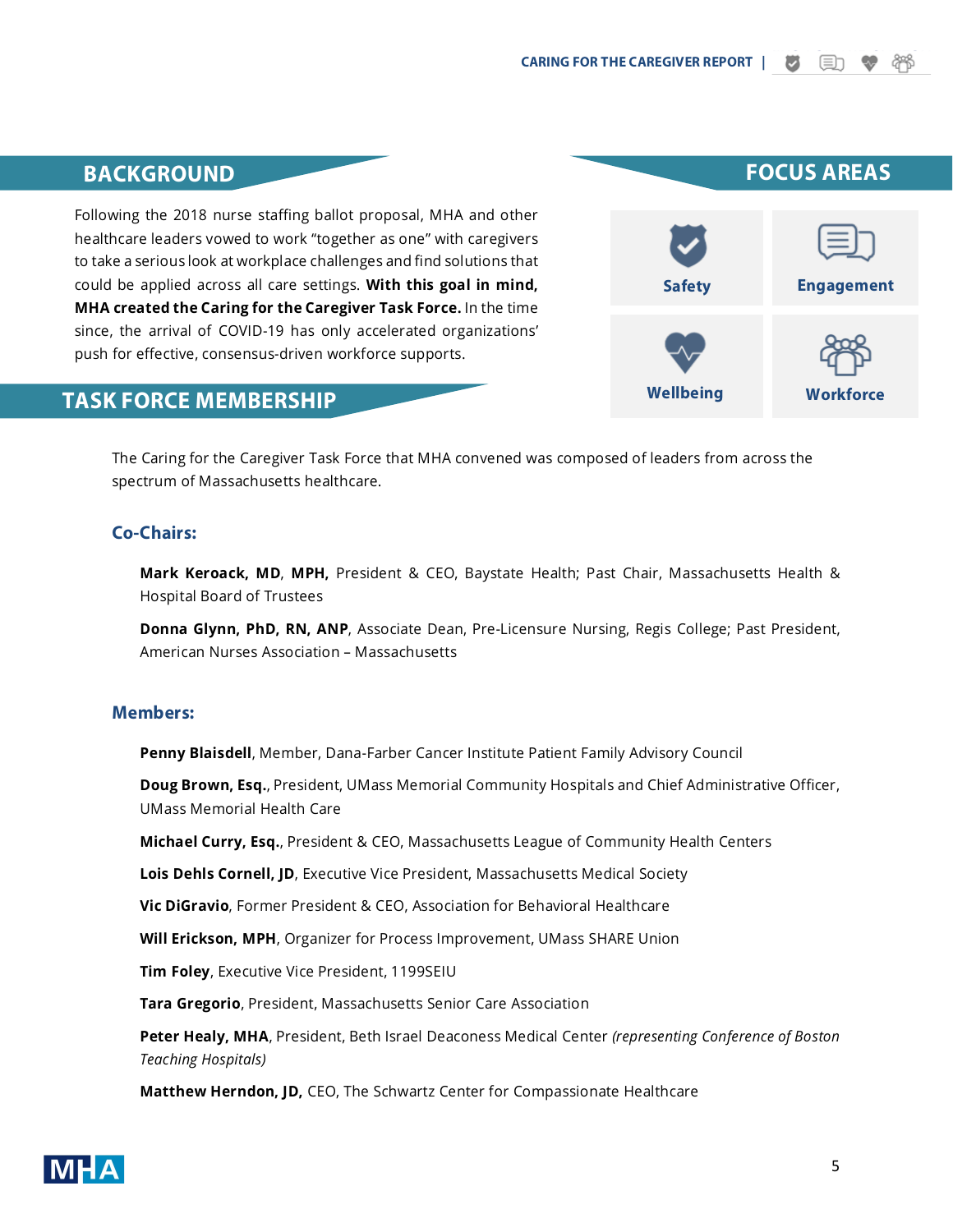**Therese Hudson-Jinks, RN, MSN**, Chief Nursing Office & Senior Vice President, Patient Care Services, Tufts Medical Center *(representing Organization of Nurse Leaders)* 

Patricia Kelleher, MA, Executive Director, Home Care Alliance of Massachusetts

**Kathy Keough**, Director of Government Relations, Atrius Health

**David Matteodo, MPH**, Executive Director, Massachusetts Association of Behavioral Health Systems

**Judith Pare, PhD, MSN**, Director of Nursing Education, Workforce Quality & Safety, Massachusetts Nurses Association

**Lora Pellegrini, Esq.**, President & CEO, Massachusetts Association of Health Plans

**Lauren Peters, JD**, Undersecretary for Health Policy, Executive Office of Health & Human Services

**Christine Schuster, RN, MBA**, President & CEO, Emerson Hospital

**David Seltz**, Executive Director, Massachusetts Health Policy Commission

**Joan Vitello, PhD, RN, NEA-BC, FAHA, FAAN**, Dean of the Graduate School of Nursing at UMass Medical School *(representing Massachusetts Association of Colleges of Nursing)*

**Steve Walsh**, President & CEO, Massachusetts Health & Hospital Association

## **PROCESS**

At the outset, the task force identified the four key focus areas and established several broad goals. However, the process was ultimately constructed based on input from its members to ensure it would account for as diverse a range of perspectives as possible. An initial task force meeting was held on March 1, 2019, where the co-chairs led a discussion to identify the goals, objectives, and format of the task force. Members were invited to participate in one or more small working groups focused on each of the key areas.

Focus areas were examined one-by-one, using an identical process:

#### **Full Task Force Meets**

Hears from relevant expert speakers, discusses challenges and best practices related to focus area

### **Working Group Members Selected**

Each member discusses perspective on the topic via one-on-one conversation with MHA staff

## **Working Group Convenes**

Explores the focus area in greater depth, develops set of recommendations/ best practices

## **Recommendations Presented to Task Force**

Further feedback is provided to shape final recommendations for the focus area

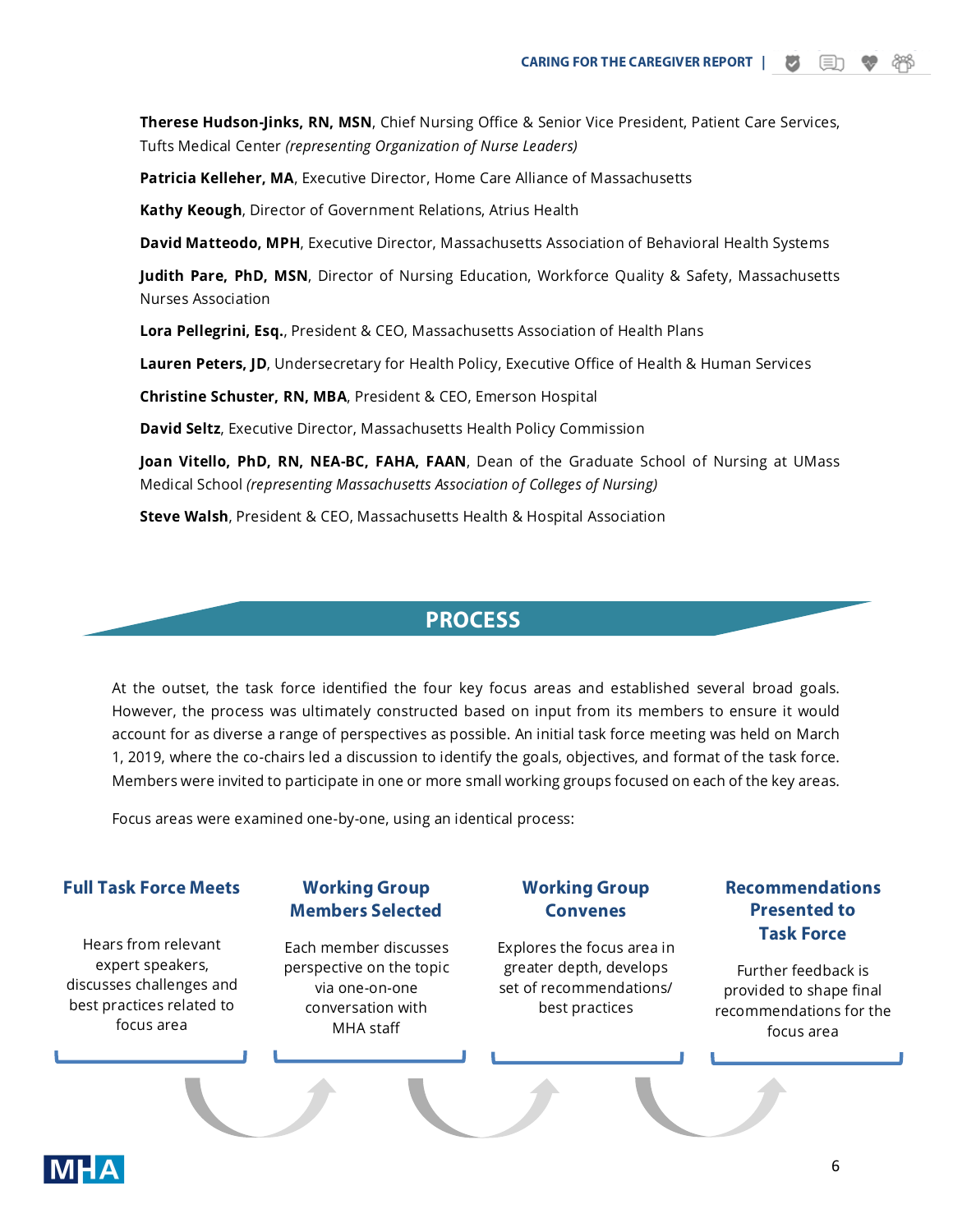## **Aim**

Prevent and manage issues that result in harm to an employee, including physical, mental, and emotional harm. This includes both workplace violence and worker injury.

## **Challenges Identified**

**SAFETY**

- **Need for systematic data collection and reporting**, internally or externally, for organizations' leadership to understand the scope of the problem and monitor for improvements.
- **Continued importance of leadership engagement** in both identifying the problems and implementing the solutions.
- **A shift in culture for entire organizations** to one of zero tolerance for violence or injury, increased ease and acceptance of reporting, and support for those affected.
- **Comprehensive changes in policies and protocols** that bring together leadership, management, occupational health professionals, law enforcement, security leaders, and frontline staff.

## **Recommendations**

- **Foster a culture of reporting** for both incidents of workplace violence and workplace injuries not related to violence.
- **Create and adopt commitment letters** centered on prevention of workplace violence and fostering workplace safety, with executive sponsors signing on.
- **Provide violence prevention training** to employees that incorporates psychological and de-escalation techniques.
- **Collect violence and workplace injury data** and share data through dashboards available to employees.
- **Provide post-incident/post-injury support** to all employees who experience workplace violence or injury.
	- o Support should address both physical and psychological needs and any necessary time off to heal from incidents; seek charges against perpetrators of violence.

## **WORKING GROUP MEMBERS**

#### **CHAIR:**

**Therese Hudson-Jinks, RN, MSN**  Tufts Medical Center *(representing Organization of Nurse Leaders)*

#### **Vic DiGravio**

Association for Behavioral **Healthcare** 

**David Matteodo, MPH** Massachusetts Association of Behavioral Health Systems

7

**Judith Pare**, **PhD, MSN** Massachusetts Nurses Association

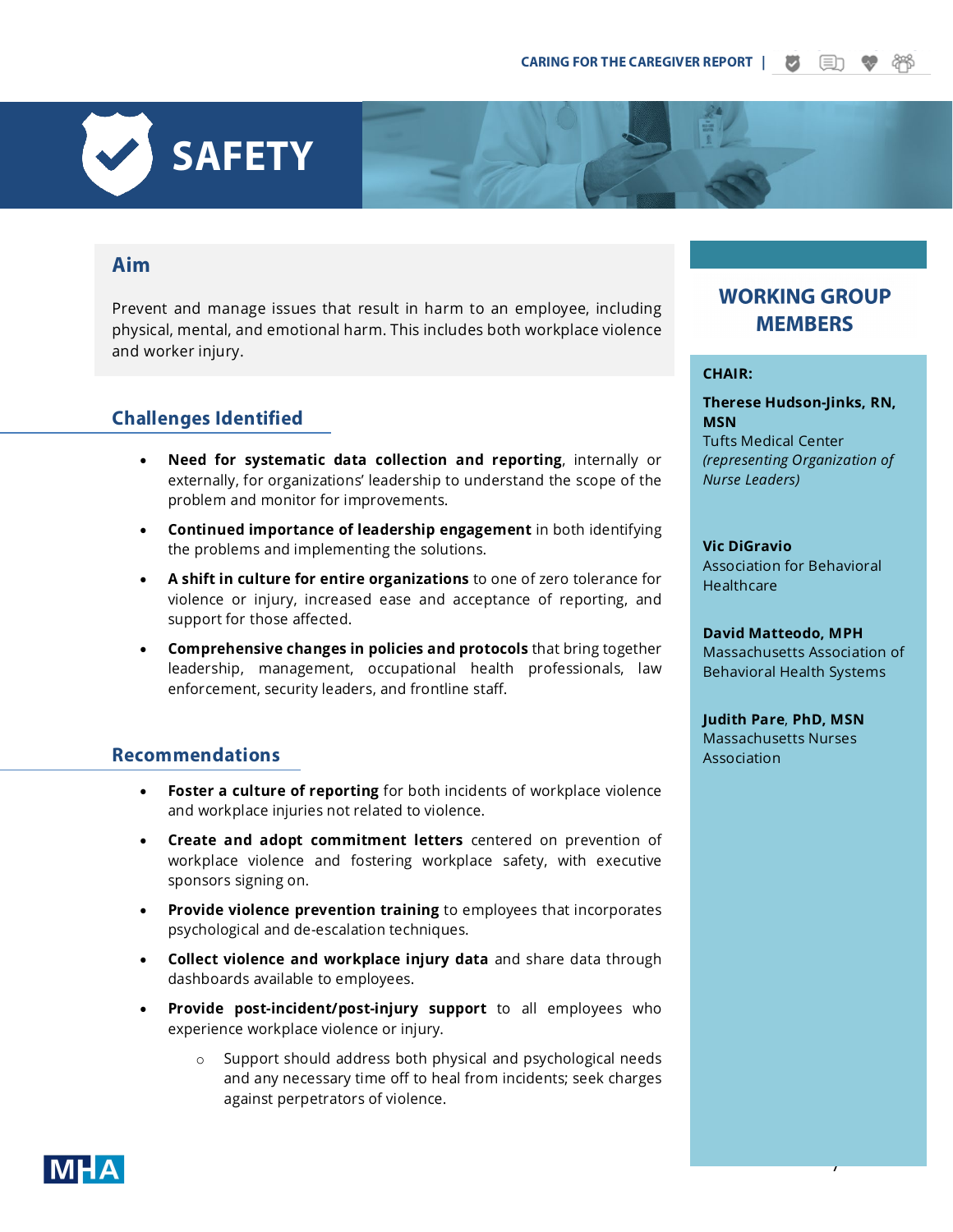ſ≡h

- o Support should also extend to first responders involved in violent incidents and/or workplace injuries.
- **Conduct workplace violence risk assessments and embrace a workplace violence prevention toolkit.** Use the findings to inform facility policies and procedures, as well as employee violence prevention training.
- **Develop an injury prevention workgroup**, similar to the MHA-convened Healthcare Safety and Violence Prevention Workgroup, to lead efforts in measuring and reducing workplace injuries, (including safe patient handling, injury, slips and falls, and needlestick injury prevention) with the objective of:
	- o Developing (or recommending existing) toolkits;
	- $\circ$  Developing (or recommending existing) risk assessment measures; and
	- o Aiding facilities in measuring incidents of workplace injuries and evaluating interventions to reduce injuries.
- **Promote the concept of shared governance**, such that employees at all levels contribute to organizational decision making in terms of processes and policies relating to workforce safety.
- **Conduct a survey of the current state of bed capacity and demand for forensic, substance use disorder, and other mental health services at both state and private facilities.** This may help to inform state funding advocacy efforts aimed at increasing the supply of beds to meet the demand, thereby decreasing instances of mental health/forensic/substance use disorder patients boarding in hospital emergency departments while awaiting placement in proper treatment facilities.

## **COVID-19 Spotlight**

- **Work collaboratively with public health officials and across organizations** to develop and disseminate transparent best practices around containing COVID-19 in healthcare settings for the safety of employees, patients, and visitors.
- **Increase transparency and messaging from decision-makers to frontline staff** to ensure communication of organizational decisions and priorities.
	- o Examples include "COVID hotlines" staffed by clinicians to answer employee questions and concerns in a prompt manner, establishing personal protective equipment (PPE) coaches, and supporting team-driven innovations for infection control.
- **Regularly assess current use of personal protective equipment** relative to guidance from the Massachusetts Department of Public Health and Centers for Disease Control and Prevention and work to maintain an adequate supply chain to protect employees, patients, and visitors.
- **Continue to have clear COVID-19 testing policies and procedures** in place for staff, patients, and visitors and make updates in accordance with the latest local and federal guidance.
- Continue to **provide effective training of de-escalation models** to staff.
- **Develop and implement policies around remote working and remote visits.**
- **Examine cybersecurity policies**, particularly around staff being captured in photos and/or videos without their consent, as well as threats on social media channels.

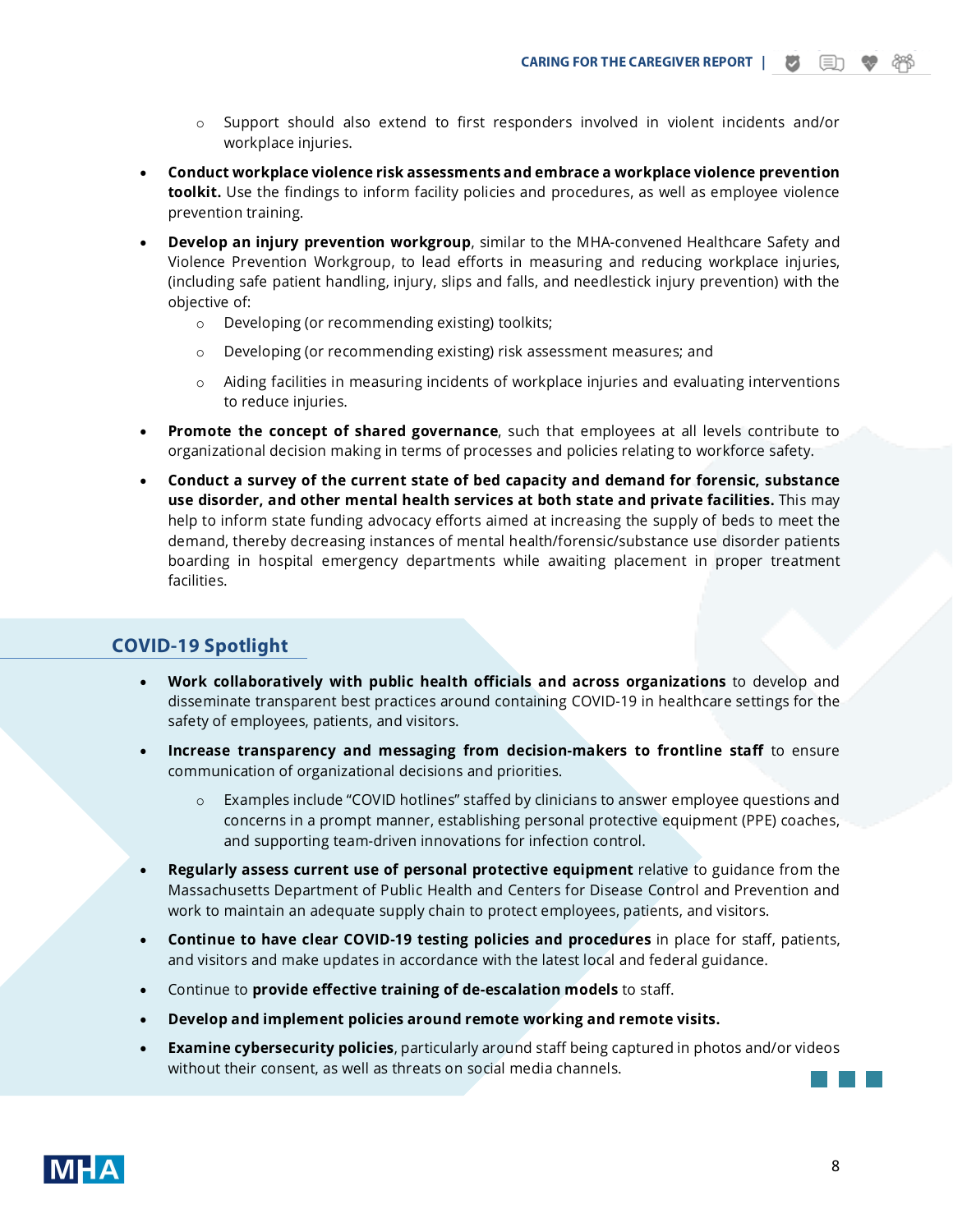



## **Aim**

**WORKING GROUP MEMBERS** 

#### **CHAIR:**

**Matt Herndon, JD** The Schwartz Center for Compassionate Healthcare

#### **Peter Healy, MHA**

**Beth Israel Deaconess** Medical Center (representing Conference of Boston **Teaching Hospitals)** 

## **Kathy Keough**

**Atrius Health** 

## **Joan Vitello, PhD, RN, NEA-BC, FAHA, FAAN**

**Graduate School of Nursing** at UMass Medical School (representing Massachusetts **Association of Colleges of** Nursing)

Foster a workplace culture and environment that embodies the defined values of each organization and supports a productive workforce.

## **Challenges Identified**

## **INDUSTRY/ORGANIZATION LEVEL**

- **Rapid changes are being experienced within the healthcare sector, including:**
	- o Infusion of new technology and information technology systems
	- o Shifting employee demographics (specifically younger generations entering the workforce). Providers have observed the following trends among incoming generations of caregivers:
		- Higher turnover rates than older generations;
		- Higher rates of nurses leaving both organizations and the nursing field altogether;
		- Different skill sets, communication methods, motivations; and
		- The need to blend younger and older generations to work cohesively, finding what motivates each.
	- o The general shifting away from inpatient care to community/home settings
		- Different skill sets needed in outpatient/home care workforce
	- o System mergers and consolidations
	- o Financial pressures
- **Cultures often vary across units and departments**, resulting in:
	- o Dozens of micro-cultures existing within an organization
	- o "Islands of contentment" and "Islands of *dis*contentment"
		- These dynamics are often related to leadership and management dynamics
		- **Non-acute providers** (such as home health, post-acute, hospice, and behavioral health organizations) **face unique challenges** in engaging employees, as well as recruiting and retaining staff.

**MHA**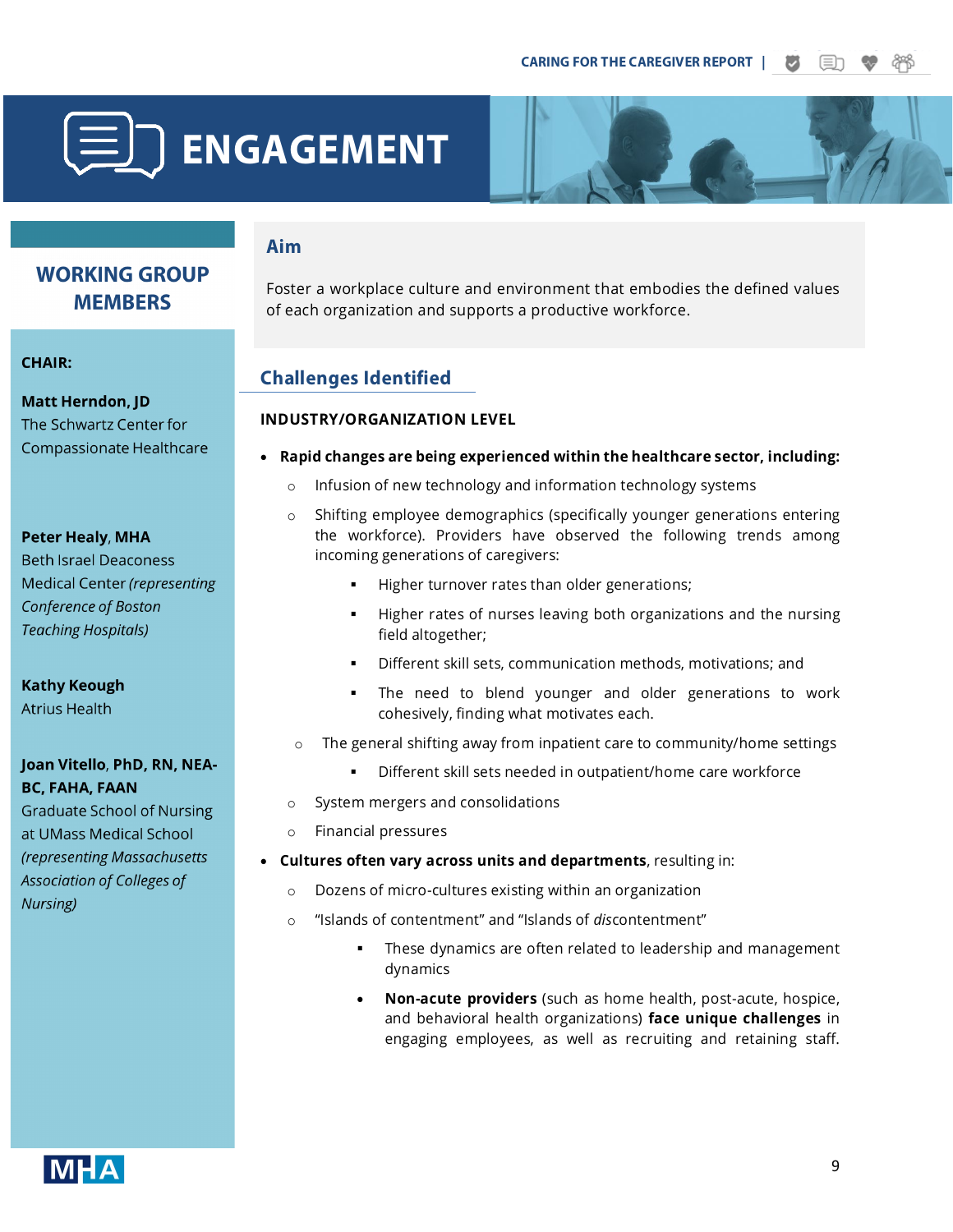#### **INDIVIDUAL/CLINICIAN LEVEL**

- **Compassion fatigue:** 
	- o Workers often experience compassion fatigue due to a combination of burnout and secondary traumatic stress.
	- $\circ$  Strong compassion can lead to emotional exhaustion if staff are not given opportunities to debrief and access support from the organization and their co-workers.
	- $\circ$  Lower compassion from caregivers has been linked to lower patient satisfaction scores, according to the Hospital Consumer Assessment of Healthcare Providers and Systems.
- **Clinician burnout:**
	- o Workers who experience burnout are significantly harder to keep engaged. *(See more on burnout in the Wellbeing focus area.)*

## **Recommendations**

#### **LEADERSHIP SUPPORT FOR EMPLOYEE ENGAGEMENT AND A POSITIVE WORK ENVIRONMENT**

- Drive organization-wide engagement through **leadership championing and role modeling** at all levels.
- **Ensure leaders are highly visible among staff** and incorporate a structured approach to rounding and engagement with employees at all levels.
- **Implement leadership training** aimed specifically at supporting and fostering engagement and the creation of a positive work environment.
- **Incorporate employee engagement and fostering of a positive work environment into organizational goals and mission** and communicate those goals clearly, simply, and regularly across all levels of organization.
- **Expect and designate explicit ownership and accountability** of engagement efforts for staff at all levels.
- **Diversify engagement strategies** to be responsive to shifting generations of workers and appeal to the varied skills, priorities, values, and interests of the multiple generations in the workforce.
- **Implement an organizational system of shared governance** that allows for participation and feedback from frontline staff.
- **Support a work environment that promotes respect and psychological safety**, including the ability and comfort to speak up and be heard by leadership.

#### **EMPLOYEE SUPPORT & RECOGNITION STRATEGIES**

- **Train and empower** *all* **employees**  from clinical leaders to parking attendants to show compassion to patients, visitors, other staff.
- **Integrate compassion into hiring strategies** by seeking recruits who naturally show strong compassion skills.

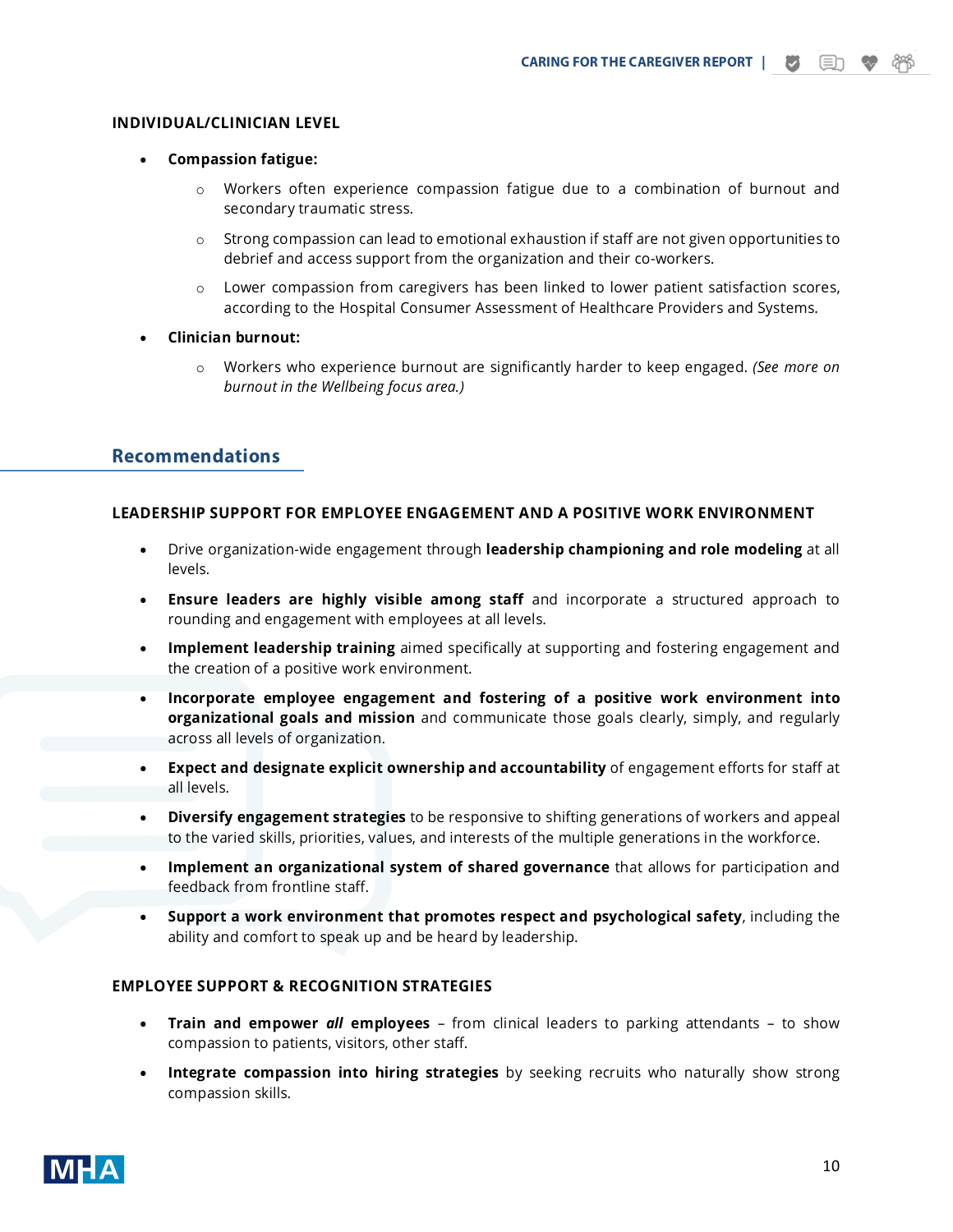**CARING FOR THE CAREGIVER REPORT |**

- **Establish mentoring and coaching programs** for employees, especially during leadership development.
- **Allow caregivers time to participate in initiatives that they care about** to combat burnout.
- **Provide** *meaningful* **recognition** for staff who excel.
- **Recognize and respect the unique skills** and expertise of all employees.

#### **UTILIZATION OF DATA**

- **Measure workplace culture and engagement** and report findings both positive and challenging – back to employees.
	- o Recognize and celebrate positive trends in data.
	- $\circ$  Frame negative findings in a positive manner and as areas for growth, development, and support, rather than in a punitive manner, and then follow through with support and resources.
- Respect and reward employee engagement by **remaining responsive to identified needs and wants.**
- **Seek buy-in from those being measured** to encourage more active engagement and participation in the process and commitment to outcomes.

## **COVID-19 Spotlight**

- **Highlight the resiliency and bravery of caregivers** in all care settings and create opportunities to remind employees of the pride and gratitude they instill within the organization.
- **Recognize the importance of acknowledging and thanking** those who have borne the burden of direct care.
- **Establish enhanced modes of contact and collaboration between leadership and frontline staff** to instill openness and flexibility and to help staff bring their best self to work. This may include around-the-clock leadership rounding and virtual town halls and forums.
- **Provide additional opportunities for frontline staff to provide feedback, escalate concerns, and share ideas** to increase engagement and improve processes as the crisis continues.
- **Implement nimble and grassroots decision-making structures** that are well-received by, and engage with, frontline workers.
- **Construct engagement programs that incorporate diversity, equity and inclusion and include a diverse set of voices** so individuals feel that they work within an organization in which they belong and can advance.



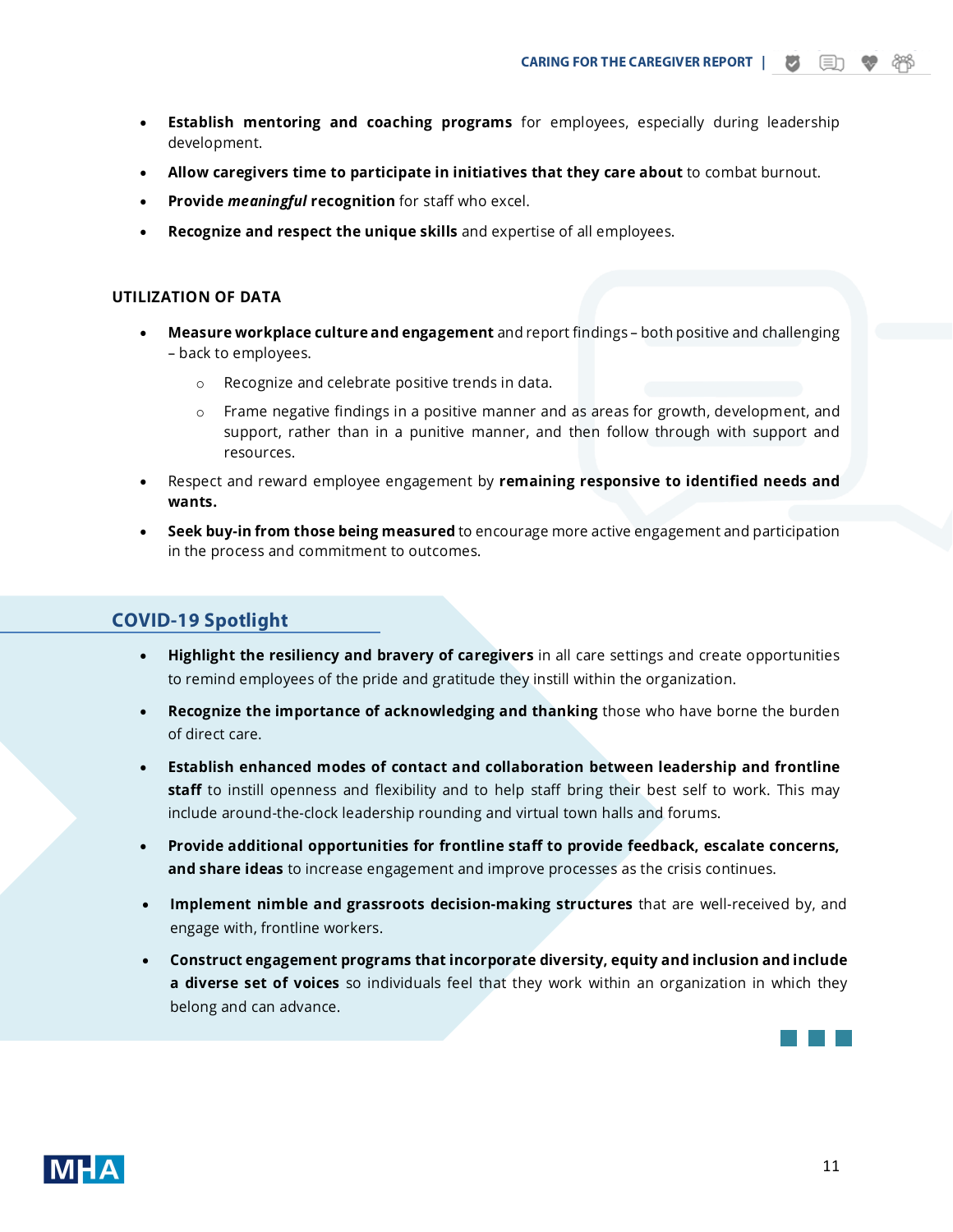# **WELLBEING**

## **Aim**

Foster comprehensive programs and leadership commitment to a culture that supports caregivers with their physical, emotional, mental, and financial health; social connectivity; and a sense of fulfilment on the job.

## **Challenges Identified**

- **The vast and disruptive financial, technological, political, and workforce changes facing the healthcare sector**, which create or magnify organizational and environmental challenges.
- **Decreased worker wellbeing** in all healthcare settings, including increased rates of burnout for frontline, patient-facing caregivers.
- **Ineffective approaches** to worker wellbeing programs.
	- Some approaches place the onus on employees to manage stress and proactively seek resources.
	- The focus is often on alleviating the triggered symptoms of stress, rather than mitigating stressors themselves.

## **Recommendations**

#### **LEADERSHIP BEST PRACTICES**

- **Promote leadership traits that foster a positive work environment** and dialogue for areas of improvement.
	- o Display transformational leadership that is open to ideas about change.
	- o Listen to and validate daily experiences of frontline staff through methods like rounding and safety huddles.
- **Ensure that reasonable job conditions exist at all levels of the organization** and that employees feel they are:
	- o Being treated with respect;
	- o Have opportunities for growth and development; and
	- o Are supported with effective staffing.
- **Further employee empowerment** through:
	- o Flexible work and scheduling changes;

## **WORKING GROUP MEMBERS**

**CHAIR:**

**Lois Dehls Cornell, JD** Massachusetts Medical Society

**Colleen Bayard, MPA** Home Care Alliance of **Massachusetts** 

**Penny Blaisdell** Dana-Farber Cancer Institute PFAC

**Doug Brown, Esq.** UMass Memorial Health Care

**Will Erickson, MPH** UMass SHARE Union

**Christine Schuster, RN, MBA** Emerson Hospital

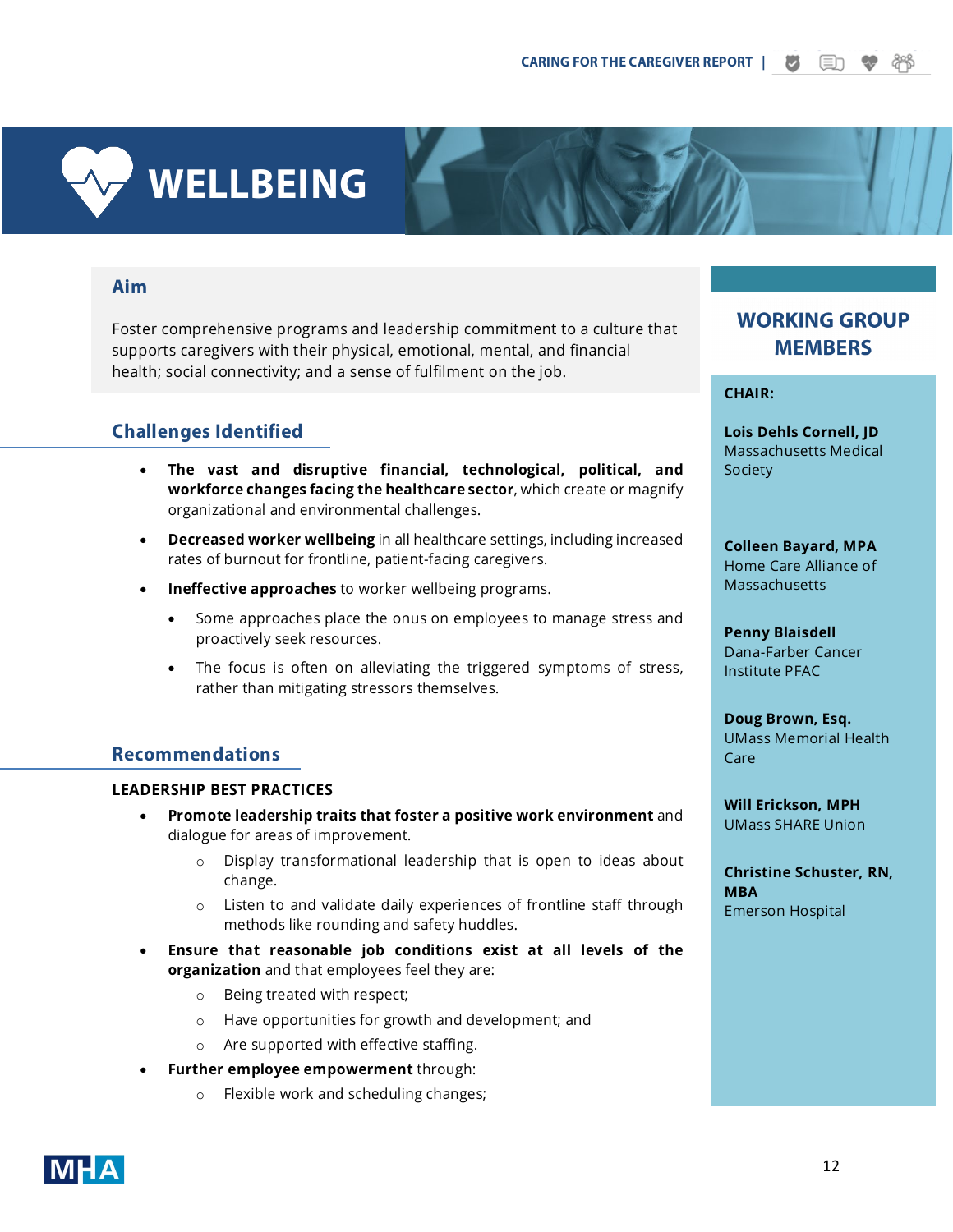- o Self-scheduling; and
- $\circ$  Broadening caregivers' focus to the community and a larger purpose.
- **Provide explicit support from supervisors and leadership** to employees, both on and off the job. Resources should aim to care for the "whole person," rather than just matters directly related to work responsibilities.
- Increase access to and awareness of **mental health and substance use disorder resources** for clinicians and staff.
	- o Decrease the stigma of seeking mental health services.
	- o Display leadership that models use of resources.
	- o Create an environment that encourages the open discussion of mental health.

## **TACTICS TO FOSTER GENERAL WELLBEING**

- **Encourage job redesign initiatives** targeting workers' empowerment and problem solving.
	- o For hospitals, explore becoming a "Magnet" organization.
		- Magnet hospitals focus on cultures and strategies that attract and retain nursing talent.
	- $\circ$  Capture and share data with clinicians on performance and wellbeing.
	- $\circ$  Continue collaboration with other organizations and sharing of best practices to enhance wellbeing.

#### • **Provide vehicles for staff to express concerns and comments.**

- o Facilitate peer support programs, such as:
	- Betsy Lehman Center's Clinician and Staff Peer Support Program*,* which offers peer support for healthcare professionals in the aftermath of an adverse event.
	- Schwartz Rounds and similar initiatives.
		- Schwartz Rounds are similar to Grand Rounds, with all clinicians welcome to attend.
		- Pilot unit/team-based Schwartz Rounds for clinicians who have difficulty leaving units due to patient care responsibilities.
	- Daily safety huddles and briefings aimed at:
		- Sharing issues that occurred in the last 24 hours;
		- Anticipating adverse conditions or disruptions in the next 24 hours;
		- Assessing the steps taken to resolve previously identified issues; and
		- Reviewing resources assigned to correct newly identified issues.
	- Establish funds through which employees can donate money for colleagues in need and build a greater sense of community.
- o Hold regular, organization-wide "Town Meetings," which provide staff with opportunities to speak openly with leadership, ask questions, and voice concerns.
- o Arrange "Listening Tours," in which leadership conducts informal rounds with frontline staff members.
- o Maximize the outdoors and common areas for de-stressing activities.

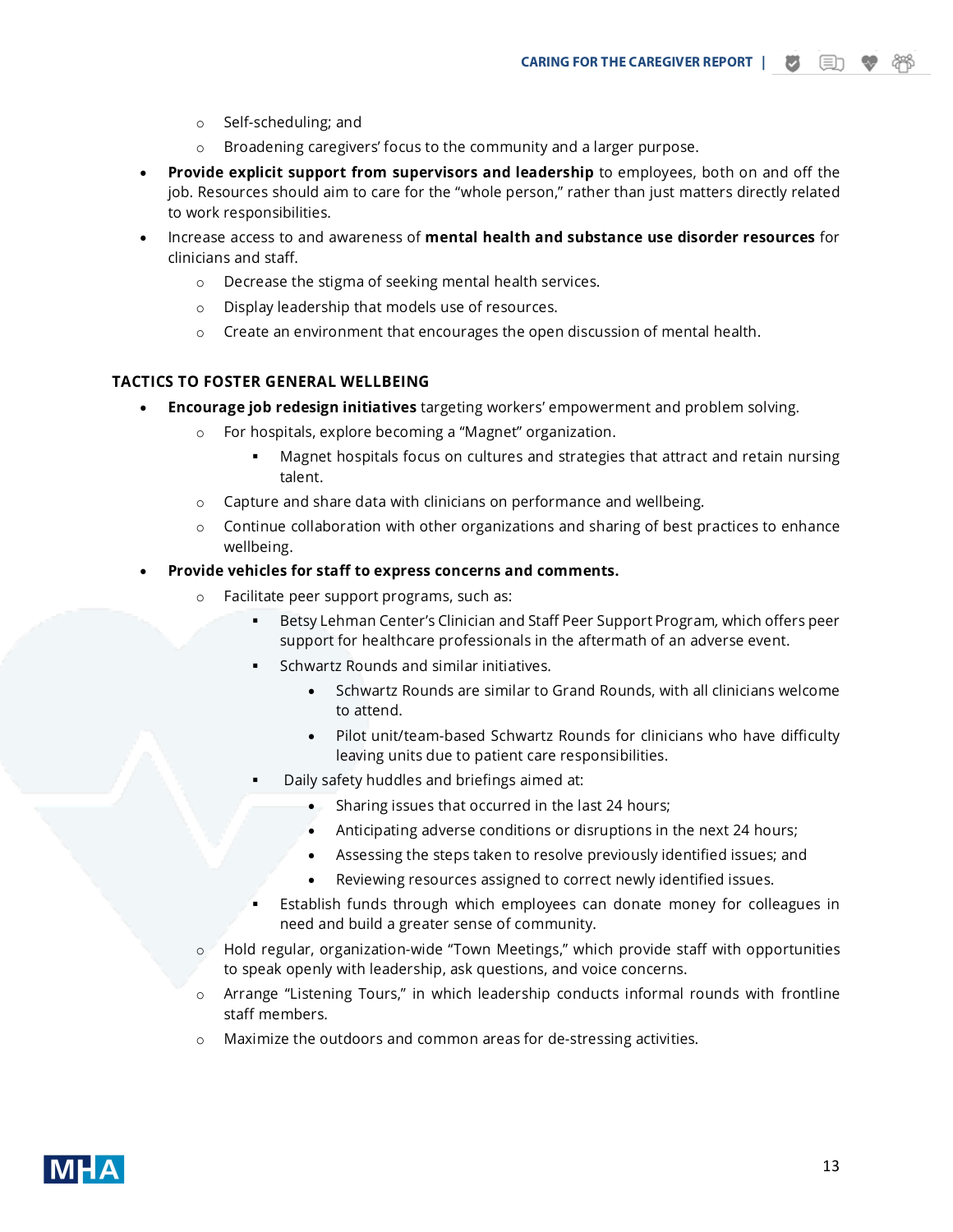**CARING FOR THE CAREGIVER REPORT |**

- **Offer wellbeing and stress reduction initiatives for staff**, such as:
	- o Financial and retirement planning
	- o High-stress patient management
	- o Moral conflict and distress resolution
	- o Employee Assistance Programs
	- $\circ$  Sponsored themed days of the week that incorporate wellbeing, such as "Meditation Mondays" or "Tranquil Tuesdays"

#### **TACTICS TO ADDRESS CAREGIVER BURNOUT**

- **Designate the mitigation of burnout as a high priority** for both healthcare leaders and organizations.
	- $\circ$  Emphasize leadership development and incorporate tenets of wellness within leadership goals.
		- Encourage shared responsibility of employee wellbeing across all C-Suite leaders.
		- Consider investing in a Chief Wellness Officer (or equivalent), or wellness committee if resources and/or organizational mission permit.
	- $\circ$  Incorporate wellbeing measures into organizational performance dashboards.
	- $\circ$  Offer continuing education relating to burnout to CEOs and other stakeholders.
- **Consider doing some or all of the following to combat burnout:**
	- o Measure clinician wellbeing.
		- For instance, the *Wellbeing Index* is used by the Mayo Clinic and is a free tool to assess clinician wellbeing with nine questions.
	- $\circ$  Measure and monitor institutional costs related to employee wellbeing, such as:
		- Turnover rates;
		- Orientation cost; and
		- Increased recruitment costs.
	- o Address clerical burden and misallocation of work.
	- o Encourage collaborative, team-based care models.
	- o Encourage policymakers to address regulatory burden.
	- o Support advocacy for better policy and technology.
	- o Share best practices with others in the healthcare community.
	- o Allow time for work that brings "joy and passion."
	- o Conduct research to study effective approaches.
- **Collaborate with a wide array of stakeholders to address burnout from multiple angles**, including:
	- o MMS-MHA Joint Task Force on Physician Burnout;
	- o EOHHS Quality Measure Alignment Task Force;
	- o Boards of Registration in Medicine (BORIM) and Nursing (BORN);
	- o Professional and labor organizations;
	- o New England Healthcare Information and Management Systems Society, Inc. (NEHIMSS);
	- o National Committee for Quality Assurance (NCQA);

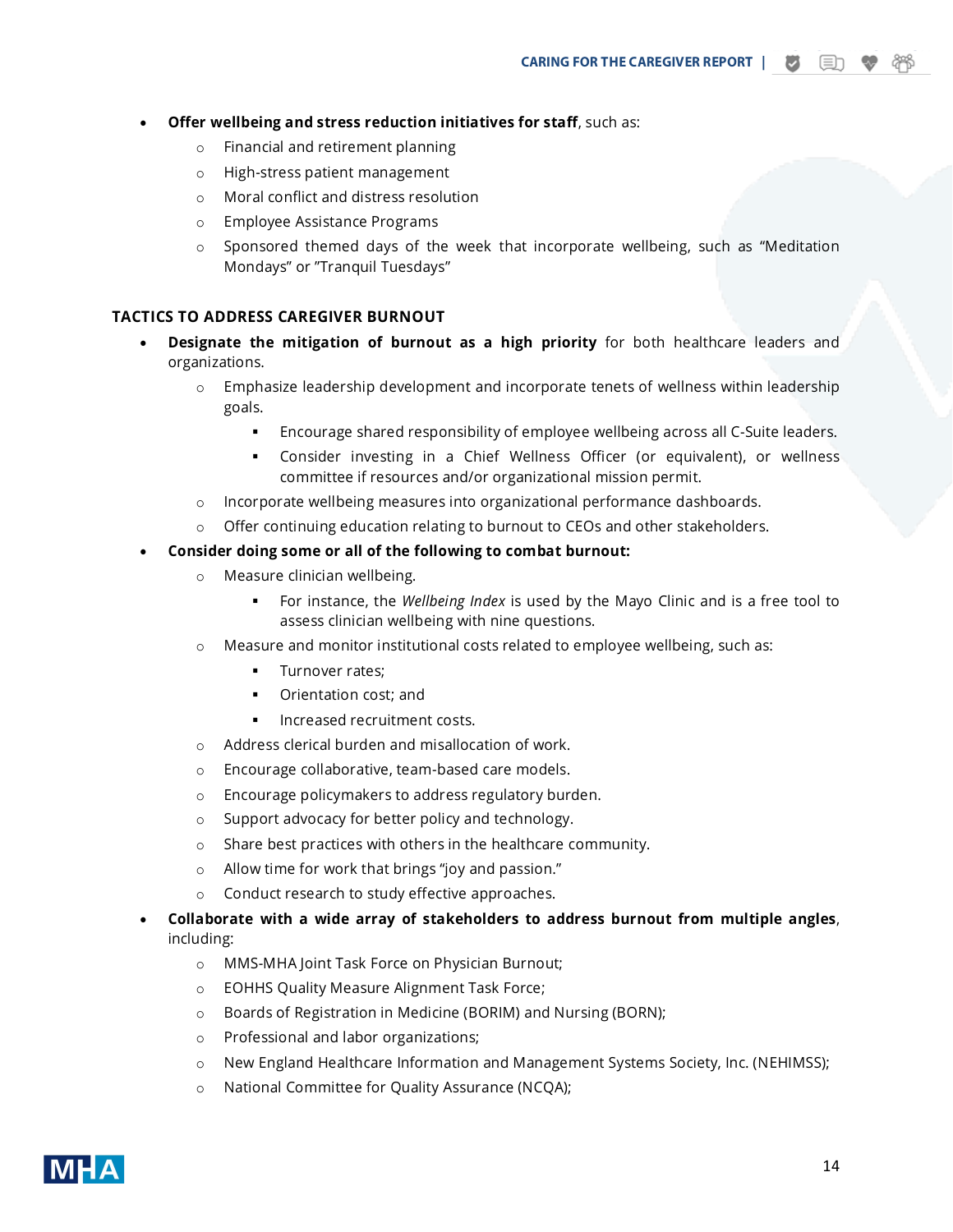- o Major health plans' Chief Medical Officers;
- o Hospitals and other systems;
- o Healthcare trade organizations such as those focusing on home care, senior care, and hospice;
- o Physician and nursing organizations, such as the American Medical Association (AMA), American Nurses Association (ANA), Organization of Nurse Leaders (ONL), and Massachusetts Nurses Association (MNA); and
- o Wellness Council of America (WELCOA).
- **Look to modify or streamline policies and procedures** to help clinicians work more efficiently.
	- Evaluate and eliminate ineffective or outdated practices, both simple and complex.

## **COVID-19 Spotlight**

- **The need for mental health and substance use services and peer supports will be greater than ever** both during and after the public health crisis.
- **Explore the many new practices for recognizing and managing the fatigue and stress many employees are feeling**, including enhanced employee assistance programs (EAP), hotlines for employee concerns, focus on rest and respite through tranquility and renewal rooms, optional morning prayers, fitness opportunities, journaling, online support forums, mobile applications, and more.
- **Ensure support is provided for staff who have been disproportionately affected by the pandemic.**
- Recognize and address the **"outside factors" that have made it even harder for front line staff to do their jobs during the pandemic**. These factors include childcare, school reopening plans, family unemployment issues, financial concerns, sick parents, and immunocompromised housemates.
	- o Maximizing flexibility for employees in direct care roles through creative approaches to scheduling, attendance, and remote working options will help to relieve the stress and anxiety of employees struggling to cope with the pandemic circumstances and help lead to increased employee retention.
- **Continue to provide opportunities for remote working** for non-clinical staff and maintain flexible work arrangements for all staff members when possible.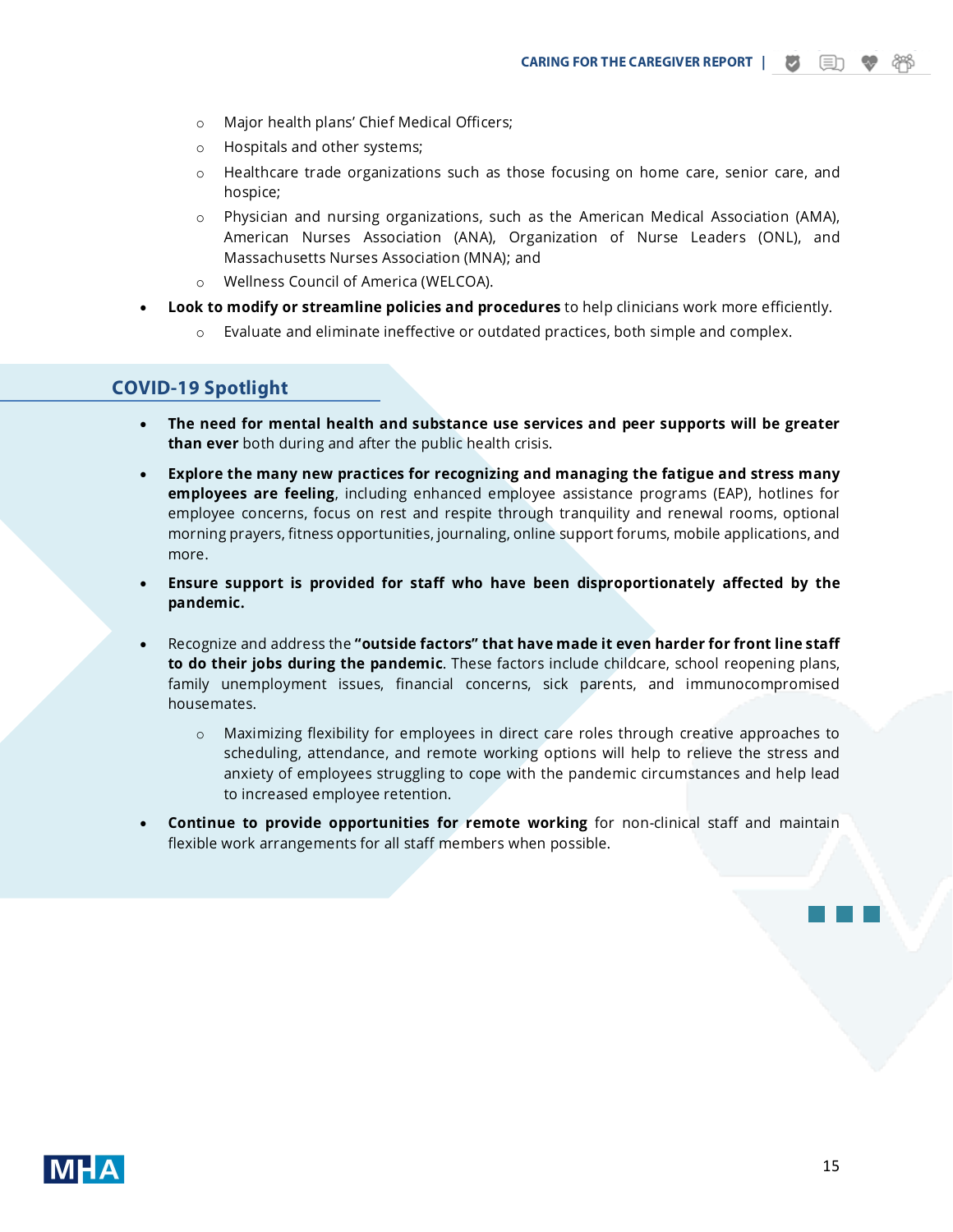

Due to the breadth of challenges that relate to the workforce, this category was split into two categories: development and pipeline, and deployment of staff. Each category had a full task force meeting and working group dedicated to exploring the various challenges and solutions.

## **DEVELOPMENT & PIPELINE**

## **Aim**

Advance the skills of healthcare workers and bolster the number of available (appropriate) applicants, especially in areas with current shortages. Providing skillbased learning opportunities to grow and support the success of all hired employees.

## **Challenges Identified**

#### **GENERAL CHALLENGES**

- **Lack of clinical placements and preceptorships.**
	- Organizations **limiting or eliminating the option to precept students** due to security concerns, time requirements, or other reasons.
- Need for clinicians to be able to **work to the top of their licenses.**
- **Varying clinician availability by region**, which creates the need for different strategies rather than a single, comprehensive statewide intervention.
- **Lack of centralized "nursing council"** to monitor and address systemic challenges and strategize solutions.
- **Inadequate preparation** of Certified Nursing Assistant students for the CNA exam.
- **Lack of career ladders and growth opportunities**, particularly for entrylevel positions across settings, to help with retention.

#### **HOME HEALTH AND LONG-TERM CARE CHALLENGES**

- **Expensive and time-consuming nature of training and on-boarding clinicians**, as well as:
	- o A lack of residency programs for nurses;

## **WORKING GROUP MEMBERS**

#### **CHAIR:**

**Donna Glynn PhD, RN, ANP** Regis College, American Nurses Association - **Massachusetts** 

**Kelly Hall** Massachusetts Health Policy Commission

#### **David Matteodo, MPH**

Massachusetts Association of Behavioral Health Systems

**Colleen Bayard, MPA** Home Care Alliance of **Massachusetts** 

**Tara Gregorio** Massachusetts Senior Care Association

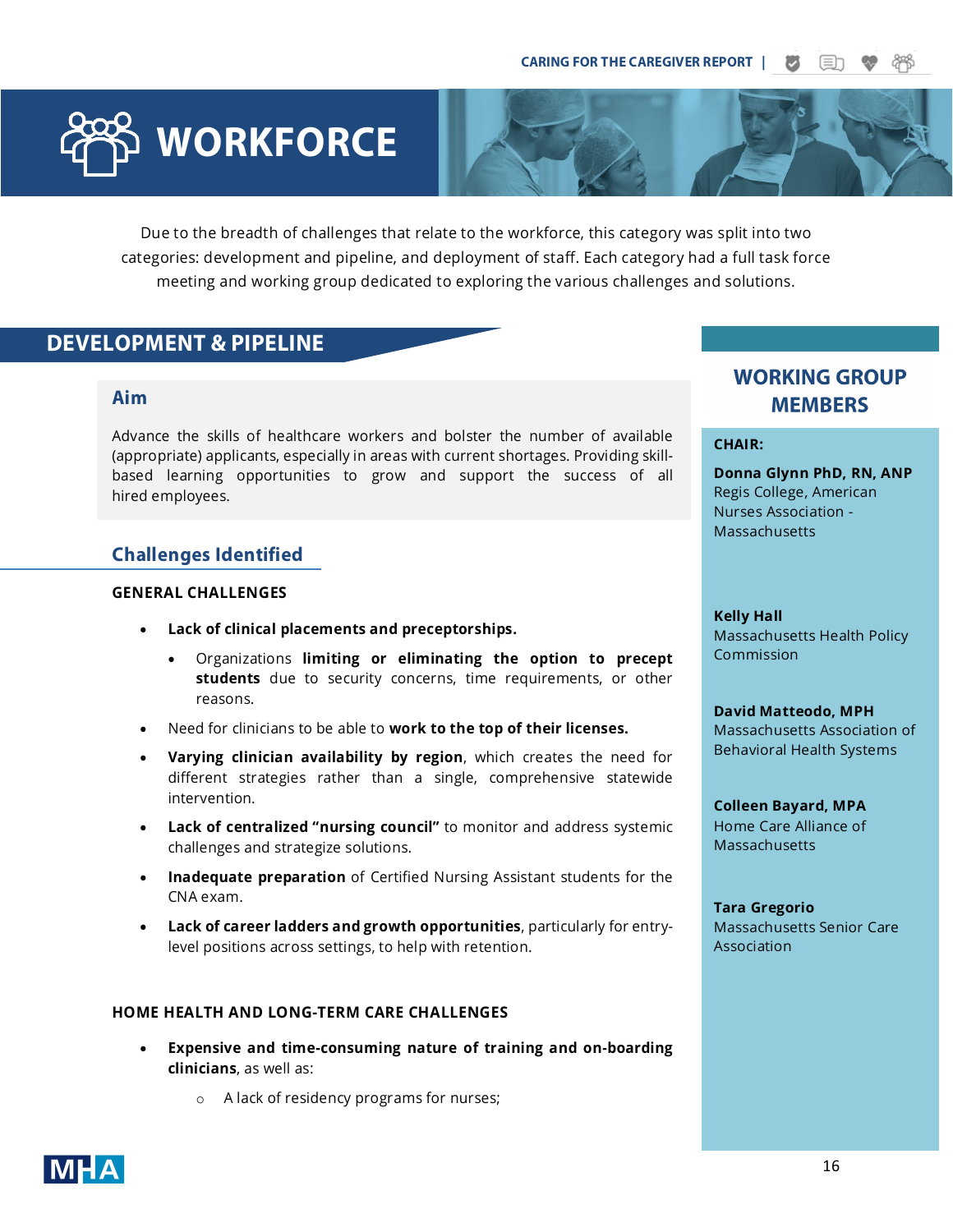**CARING FOR THE CAREGIVER REPORT |**

- o A lack of centralized onboarding training for home health nurses and long-term care professionals for training that can be done in a classroom rather than in the field; and
- $\circ$  Negative perceptions of home health and long-term care nursing in contrast to general acute care nursing.
- o *For home care specifically:*
	- Home care providers face a timeline of three months to train experienced nurses and a timeline of six months to one year to train new nurses.
	- Training of nurses new to home health results in decreased efficiency and patient capacity for the experienced home health nurses mentoring them. Those experienced nurses often need to move at a slower pace and see fewer patients.
	- There remains a need for centralized onboarding and training for home health nurses, as current processes can reduce the on-the-job training time that currently takes away pay and efficiency of mentoring nurses.
- **High turnover rates are prevalent among** home health and long-term care nurses, certified nursing assistants, and nursing aides, due in part to:
	- o Salary discrepancies between acute care and non-acute settings;
	- $\circ$  Attitudes that working in acute care is preferable than home or long-term care settings; and
	- o A lack of preparedness or comfort in addressing patient issues related to social determinants of health such as food insecurity and poor living conditions.
- **Isolation among the home healthcare workforce** due to the nature of their work.

#### **BEHAVIORAL HEALTHCARE CHALLENGES**

- **Aging nursing and psychiatrist populations** heading to retirement will create large vacancies to fill, with regional variation.
- **A shortage in the availability of psychiatrists for chronically underserved populations persists,** despite the high rate of psychiatrists per capita.
	- $\circ$  The average age of psychiatrists in Massachusetts is 58, with widespread retirements anticipated in the coming decade.
	- $\circ$  Increased demand exists for behavioral health services due to decreased stigma around seeking mental health and substance use disorder treatment.
- **Too few psychiatrists accept public payer insurance plans,** while there is a surge in patients seeking mental health and substance use disorder treatment.
- **Providers experiencing a lack of in-patient psychiatric RNs and care providers for entry-level behavioral health positions,** which often prevent many facilities from operating at full capacity**.**
- **Lack of clear data for the supply/demand of psychiatric nurses.**

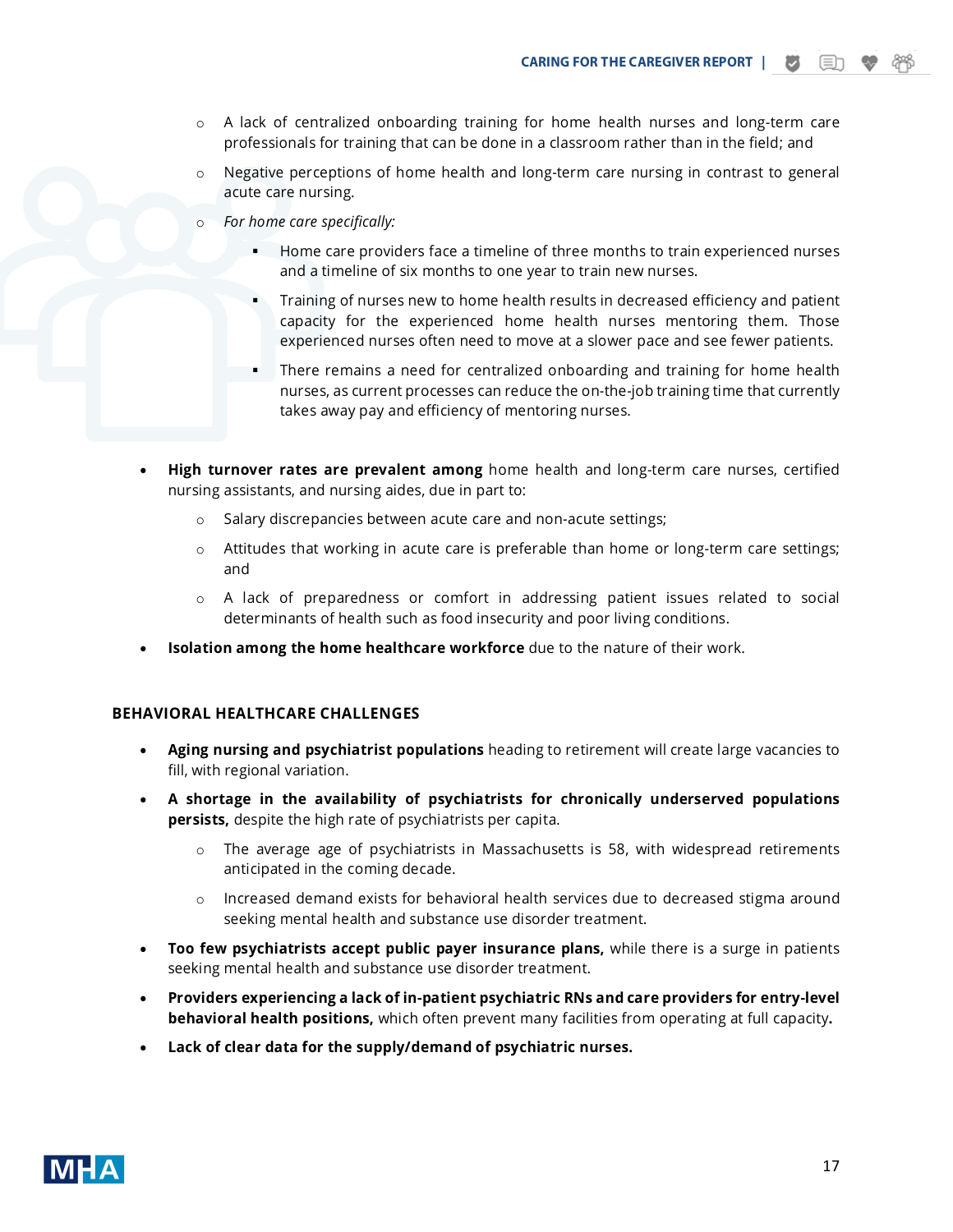• **Persistent issues while enrolling providers into health plans** lead to long lag-times until providers are covered. This leads to delays in these providers treating patients and ability to bill for these services.

## **Recommendations**

- **Expand the type of sites included in – and increase the utilization of – the Centralized Clinical Placement (CCP) system** by expanding awareness of the system and the incentives for nurses to participate in precepting students.
	- o Expansion should focus on home care, long-term care, and psychiatric care.
- **Seek available funding for residency programs that rotate between clinical specialties**, from state, federal, and/or private sources.
- **Partner with external stakeholders** to brainstorm and implement mutually beneficial solutions to increase the caregiver workforce.
	- Frame pipeline issues as economic development opportunities.
- **Explore legislation at both the state and federal level that will expand the scope of practice for nurses and allow them to practice at the top of their licenses**, including nurse practitioners, advanced practice registered nurses, (particularly those in psychiatry), psychiatric clinical nurse specialists, and registered nurse anesthetists.
- **Advocate for higher reimbursement rates from MassHealth**, particularly for services that are reimbursed at rates lower than the cost to provide the care.
- Advocate for **higher wages for long-term care and home-health workers.**
- **Engage in PR campaigns and positive messaging about non-acute settings,** including home health, long-term care, and psychiatric care to attract nurses to these areas.
- **Evaluate areas in which regulations prohibiting certain clinicians from ordering treatments and medications are unnecessary and harmful to care** (particularly home care).
- **Advocate for licenses or certifications for non-acute care workers** that would transfer across settings.
- **Incorporate deliberate opportunities for advancement and the implementation of career ladders** within a range of caregiver roles.
- **Offer apprenticeship roles** for high school graduates.

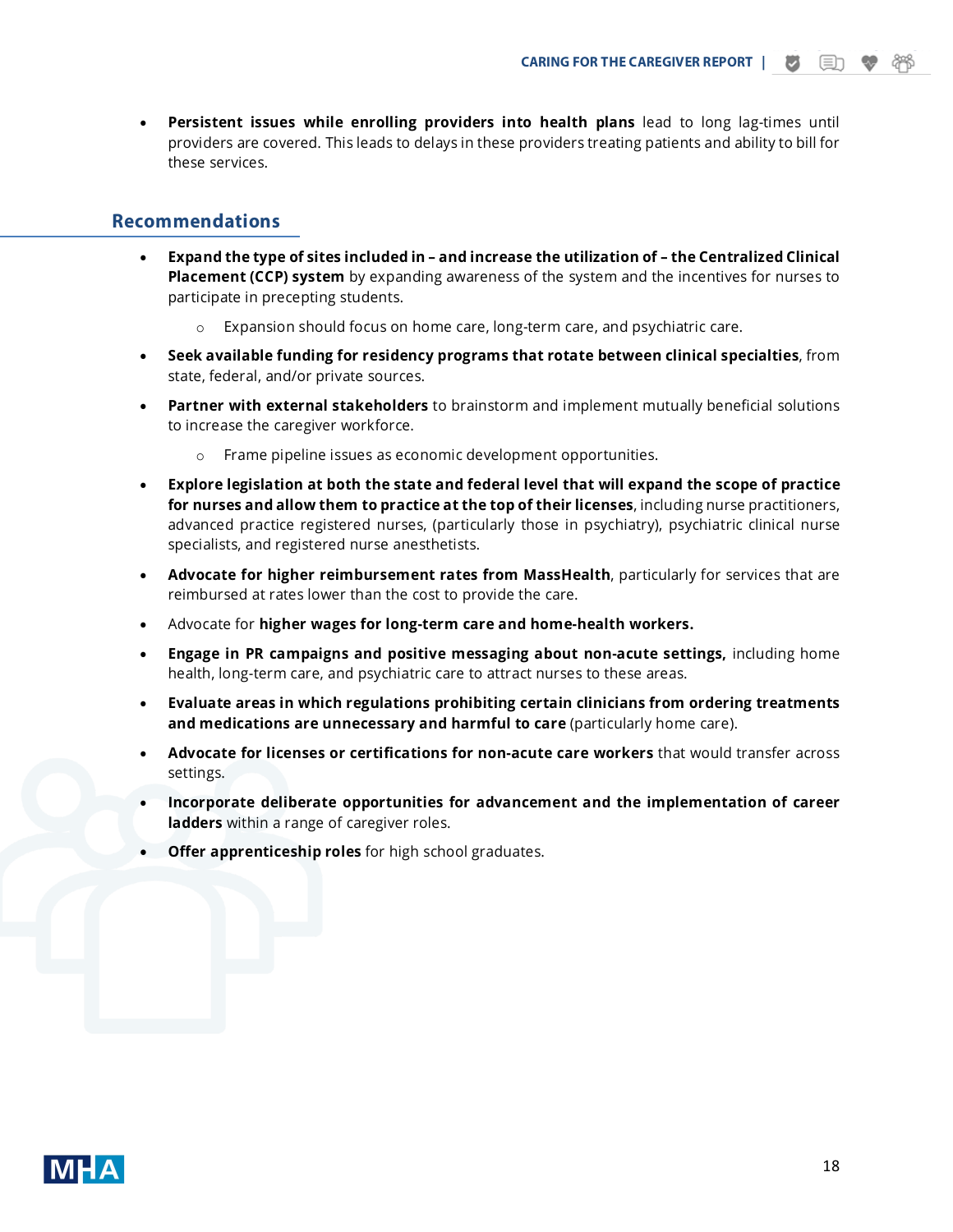## **COVID-19 Spotlight**

- **Education about systemic racism, implicit bias, white privilege, and related topics must continue.** Establishing forums and trainings for employees will be critical going forward to ensure all members of the organization are appropriately educated and appropriately supported.
- **Expanded scope of practice for advanced practice registered nurses** has helped providers manage the sharp increase in care demand throughout the pandemic.
- **The crisis has spotlighted the pipeline issues** related to nursing, direct caregivers, and mental health workers.
- **There is a need for creative clinical placement models for students, as well as transitioninto-practice models for new graduates.** These models may be developed jointly by nursing academic and practice leaders. In addition to acute care settings, these models need to be developed in post-acute care and alternative care settings.

## **DEPLOYMENT OF STAFF**

#### **Aim**

Deploy healthcare workers in a manner that is most optimal to care delivery.

## **Consensus & Challenges Identified**

- To effectively address current and future challenges, **the healthcare community must continue to unite and seek consensus on solutions.**
- **Safe and effective staffing are paramount to good outcomes.**
- **A system-level approach is needed to address current challenges.**
	- Utilization of data and acuity tools can help to guide staffing decisions and assignments.
	- Stakeholders need to continually come together to examine challenges and identify innovative solutions.
	- The voices of *all* caregivers need to be heard and respected.
	- Leadership development should happen at all levels, including for frontline workers, to ensure their voice is part of the conversation.
- **Reimbursement rates, particularly for non-acute settings, need to increase** to adequately compensate caregivers and increase staffing levels through recruitment and improved retention.

# **WORKING GROUP<br>MEMBERS**

目

#### **CHAIR:**

**Joan Vitello, PhD, RN, NEA-BC, FAHA, FAAN** Massachusetts Association of Colleges of Nursing

**Donna Glynn**, **PhD, RN, ANP**, American Nurses Association-**Massachusetts** 

**Therese Hudson-Jinks, RN, MSN** Tufts Medical Center *(representing Organization of Nurse Leaders)*

**Judith Pare, PhD, MSN** Massachusetts Nurses Association

**Jamie Willmuth, JD**, 1199SEIU – United Healthcare Workers East

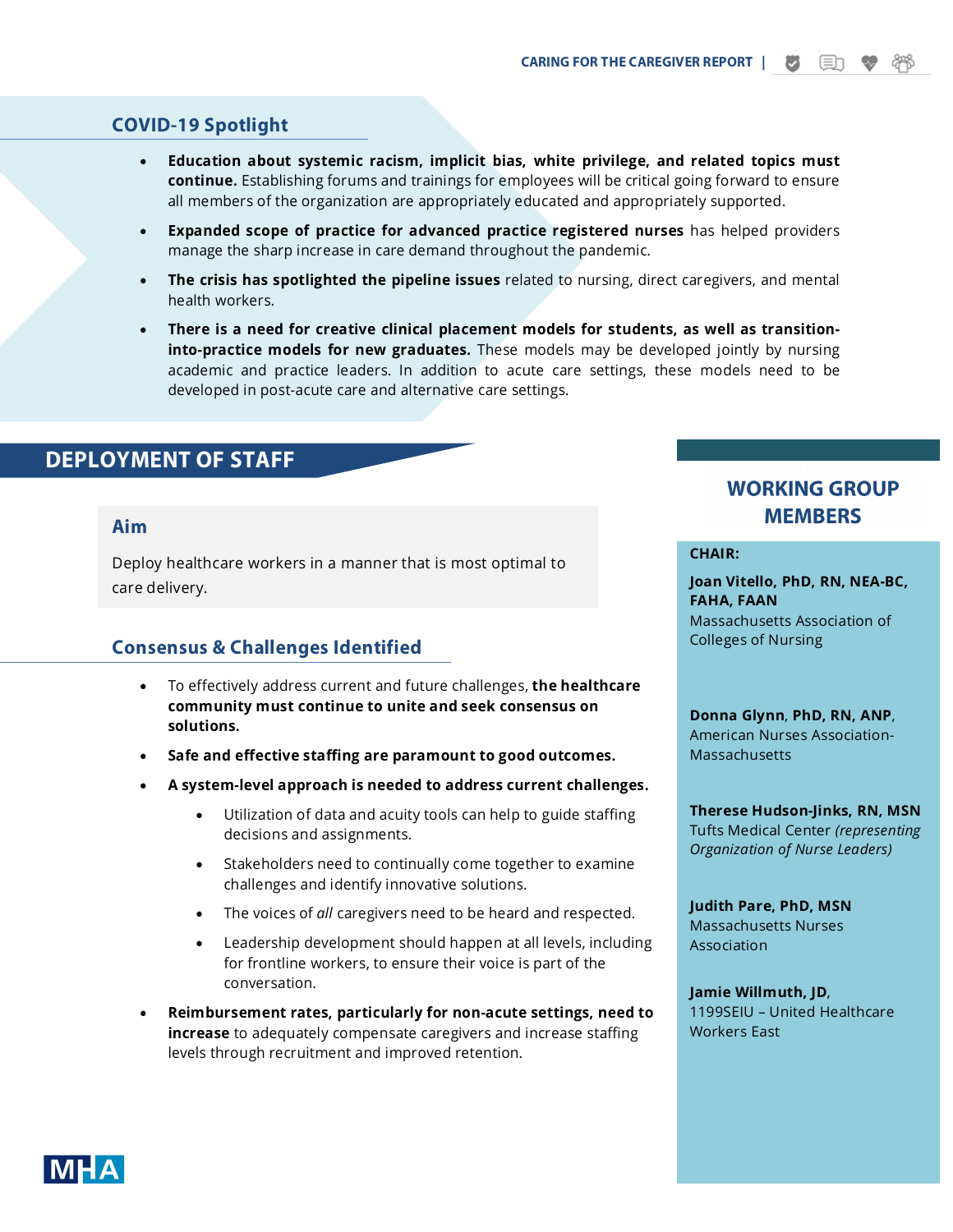### **Recommendations**

- The healthcare community should continually **promote areas of consensus and share best practices.**
- **More outcome-focused data is required** to develop, implement, and evaluate effective staffing practices.
	- $\circ$  Effective staffing practices within healthy work environments will likely be evidenced by high-quality patient outcomes; a more stable, fulfilled, and diverse workforce; and worker wellbeing.
	- o Identifying and focusing on optimal outcomes is paramount.
- **Leaders should foster a collaborative environment** that takes all members of the care team into account.
	- $\circ$  Members of the care team are best equipped to guide and create solutions to issues when working within a healthy, collaborative work environment.
- **The value of staffing committees** should be acknowledged and prioritized.
- **Staffing practices should consider the changing nature of healthcare** and be adapted on an ongoing basis.
	- o Staffing practices should embrace a proactive approach rather than a reactive approach.
- **Healthcare organizations should have a transparent mechanism to share best staffing practices and provider alignment** as they relate to setting types, patient acuity, diversity, and cultural sensitivity.
- **Members of healthcare teams should be provided pathways and support structures** to grow and develop within their respective professional roles.

## **COVID-19 Spotlight**

- There is a need to **align expectations of all employees and leadership to new ways of operating during a disaster** to anticipate rapidly changing processes, different work responsibilities (always within scope of practice), and how to seek assistance when needed.
- **Creative staffing structures are helpful as organizations grow capacity for critical care and varied post-acute care settings** such as long-term acute care and long-term non-acute care.
- The pandemic, as well as other emergency situations in the future, **prompt the need for new, rapidly constructed clinical care teams operating in a new work environment.** 
	- o The construction of these teams relies heavily on the input and trust of caregivers, as well as clarity of purpose from leadership.
- **Consider piloting some of the flexible staffing models adopted during the pandemic** as a means to allow caregivers to work to the top of their licenses and maximize their clinical expertise.
- **Challenges exist around rapid cross-training and redeployment of staff,** as well as the integration of travel nurses and temporary clinical staff.
- **COVID-19 has created an increased demand for direct caregivers** as care swings from skilled nursing facilities to the home, and hospitals to the home.
- **Clinical experts have provided in-person and virtual care across varied settings**.

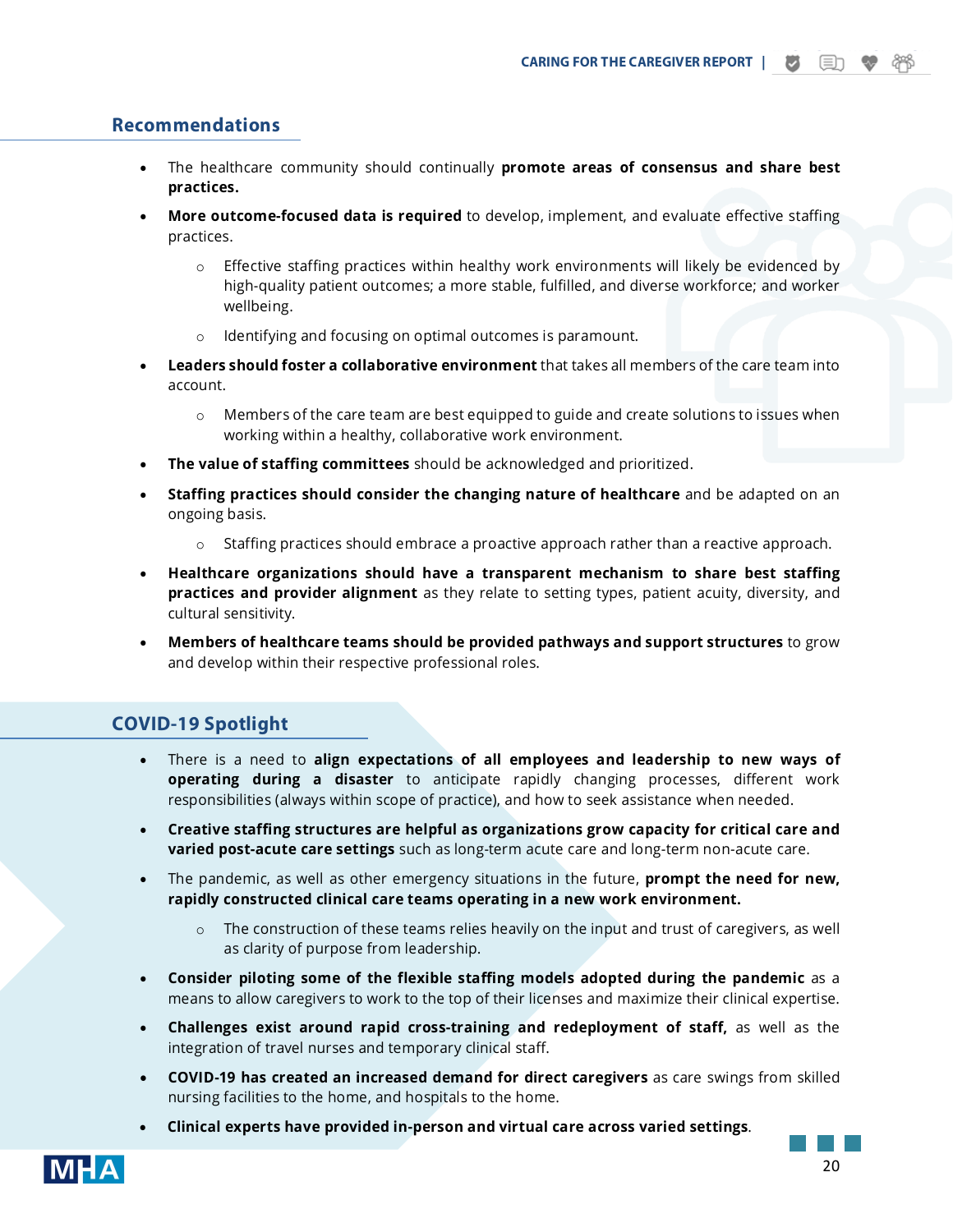## **MEETING SPEAKERS**

## **Safety**

**Bonnie Michelman, MS, MBA, CPP, CHPA**, Executive Director, Department of Police, Security and Outside Services, Massachusetts General Hospital *"Protecting Your Healthcare Facility During Challenging Times"*

**Patricia McGaffigan, RN, MS, CPPS**, Vice President, Patient Safety Programs, Institute for Healthcare Improvement; President, Certification Board for Professionals in Patient Safety *"Workforce Harm"*

**Taylor Stanley**, Administrative Resident, Signature Healthcare *"Our Safety Systems Improvement Work"*

## **Engagement**

**Beth A. Lown, MD**, Chief Medical Officer, The Schwartz Center for Compassionate Healthcare *"Want Engagement? Try Compassion"*

**Joe Cabral, MS**, Chief Human Resources Officer & President of Workforce Solutions, Press Ganey

*"Healthcare Workforce Industry Trends"*

**Deb Bergholm-Petka, MS**, Director, Organizational Development, Lowell General Hospital *"Strategic Engagement"*

## **Wellbeing**

**Co-Presenter: Erin L. Kelly, PhD**, Sloan Distinguished Professor of Work and Organization Studies Institute for Work and Employment Research, Massachusetts Institute of Technology, MIT Sloan School of Management

**Co-Presenter: Kimberly E. Fox, PhD**, Research Associate, Workplace & Wellbeing Initiative, Harvard Center for Population and Development Studies; Associate Professor of Sociology, Bridgewater State University *"Worker Wellbeing: Re-Imagining, Redesigning"*

**Shioban E. Torres, DrPH, MPH**, Worksite Health Promotion Coordinator, Massachusetts Department of Public Health *"Working on Wellness: A Capacity Building Program for Massachusetts Employers"*

**Susannah Rowe, MD, MPH**, Associate Chief Medical Officer for Wellness and Professional Vitality, Boston Medical Center *"Wellness, Professional Vitality and Burnout in Healthcare"*

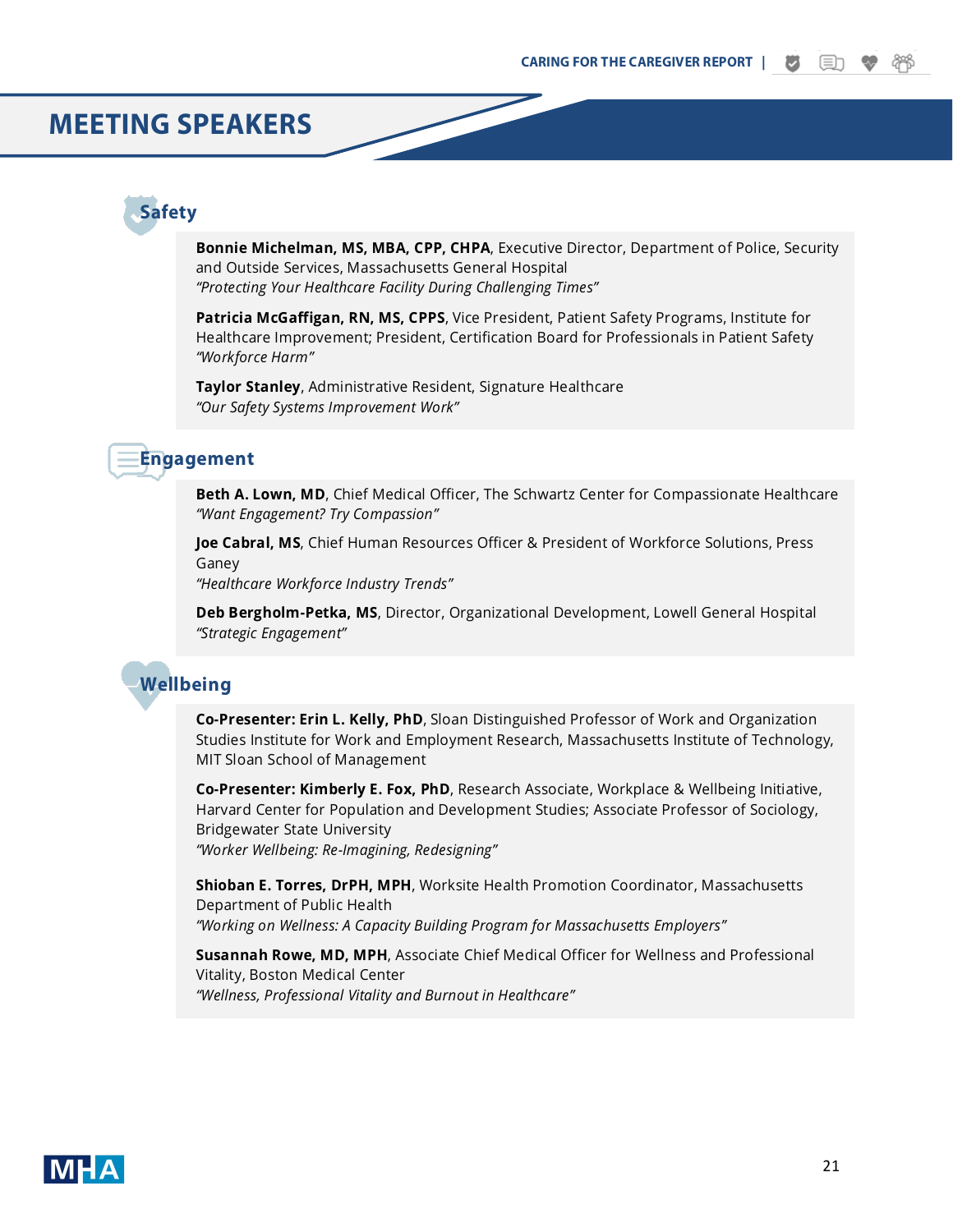

#### **DEVELOPMENT & PIPELINE**

**Jennifer James**, Undersecretary of Workforce Development, Commonwealth of Massachusetts *"Massachusetts Healthcare Collaborative Overview"*

**Jennifer Theriault, MSN, RN, COS-C**, Director of Education & Program Development, Lahey Health at Home *"Workforce: Home Health"*

**Matthew Haas, LICSW, LADC-I**, Senior Director of Behavioral Health, Baystate Health *"Strategies to Address Behavioral Health Workforce Challenges"*

**Marie Tobin, DNP, MPH, RN, NEA-BC**, Director, Centralized Clinical Placement Program, Massachusetts Department of Higher Education *"Overview: The Massachusetts Centralized Clinical Placement System"*

#### **DEPLOYMENT OF STAFF**

**Tiffany Kelley, PhD, MBA, RN**, President-Elect, American Nurses Association-Massachusetts *"Deployment of Workforce: Challenges and Strategies"*

**Co-Presenter: Judith Pare, PhD, MSN**, Director of Nursing Education, Workforce Quality & Safety, Massachusetts Nurses Association

**Co-Presenter: Dominique Muldoon, RN**, Staff Nurse, Saint Vincent Hospital *"MNA Report on the State of Nursing and Patient Care in Massachusetts Hospitals"*

**Amanda Stefancyk Oberlies, PhD, MBA, RN, CENP**, CEO, Organization of Nurse Leaders *"ONL Nursing Summit Report"*

**Jamie Willmuth, JD**, Lead Policy Analyst, 1199 SEIU – United Healthcare Workers East *1199 SEIU Presentation* 

**Mary Ann Hart, DNP, RN**, Program Director, Graduate Program in Health Administration, Regis College *Panel Moderator*

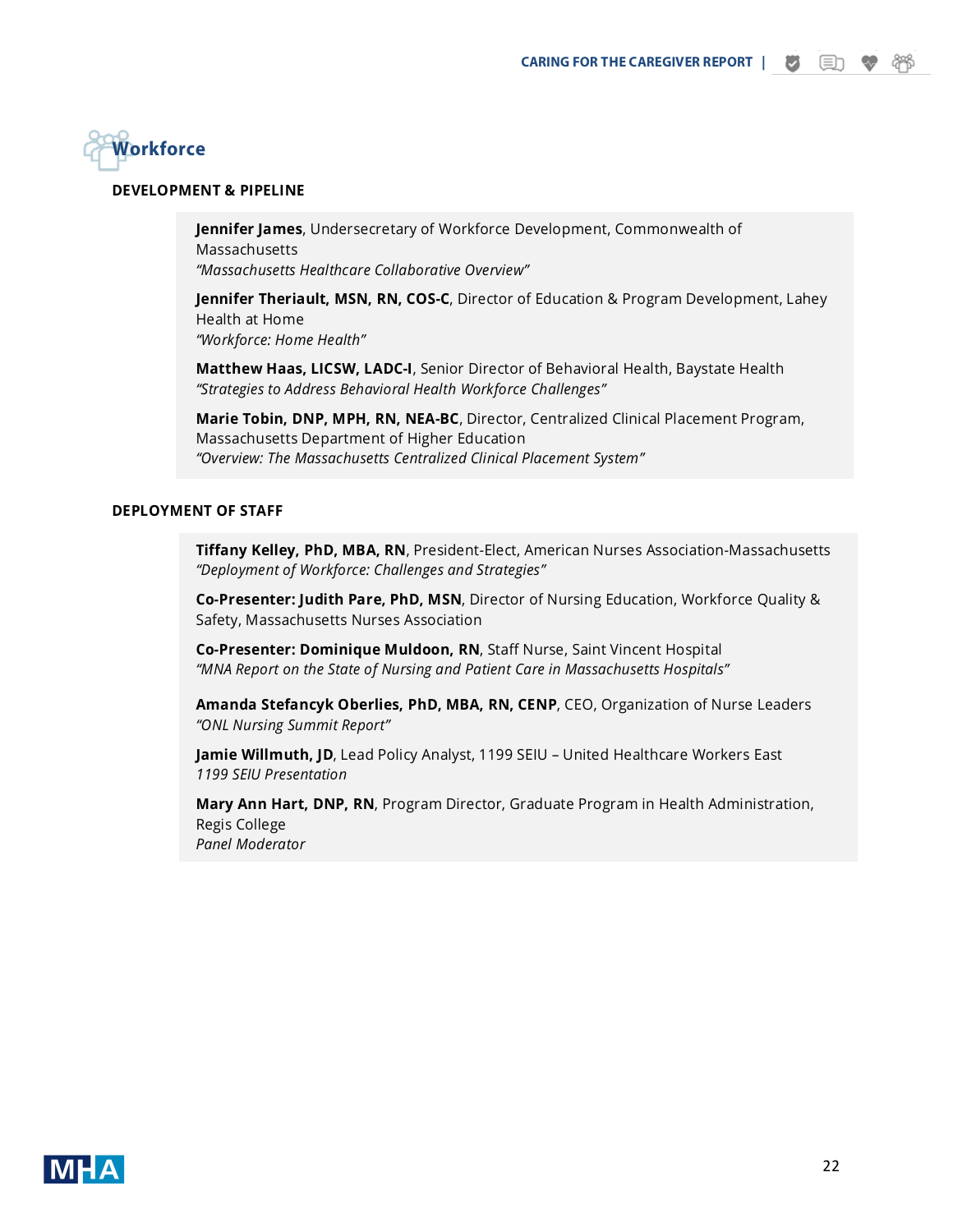## **RESOURCES**

**NOTE:** Caring for the Caregiver resources will continue to be curated by MHA and housed on *[PatientCareLink.org](http://patientcarelink.org/)*

#### **Injury Prevention/Safe Patient Handling**

Association of Occupational Health Professionals in Healthcare Alliance, *[Beyond Getting Started: A Resource Guide for Implementing a Safe Patient Handling](https://aohp.org/aohp/WORKTOOLS/PublicationsforYourPractice/BeyondGettingStarted.aspx) Program in the [Acute Care Setting](https://aohp.org/aohp/WORKTOOLS/PublicationsforYourPractice/BeyondGettingStarted.aspx)*

Health Research & Educational Trust, *[Fostering A Culture That Fully Integrates Patient And Workforce Safety](https://www.jhsph.edu/research/centers-and-institutes/johns-hopkins-education-and-research-center-for-occupational-safety-and-health/Nursing-Safety-Culture-Resources.html)*

Occupational Health Surveillance Program, Massachusetts Department of Public Health, *Moving into the Future: Promoting safe patient handling for worker and patient [safety in Massachusetts hospitals](https://www.mass.gov/doc/moving-into-the-future-promoting-safe-patient-handling-for-worker-and-patient-safety-in/download)*

OSHA, *[Safe Patient Handling Programs: Effectiveness and Cost Savings](https://www.osha.gov/Publications/OSHA3279.pdf)*

OSHA, *[Safety and Health Management Systems: A Road Map for Hospitals](https://www.ors.od.nih.gov/sr/dohs/Documents/DLib_2.4_SHMS_roadmap_508.pdf)*

OSHA[, Worker Safety in Hospitals](https://www.osha.gov/hospitals)

The Joint Commission, *[Improving Patient and Worker Safety: Opportunities for SynerBeyond Getting Started: A Resource Guide for Implementing a Safe Patient Handling](https://www.jointcommission.org/-/media/deprecated-unorganized/imported-assets/tjc/system-folders/topics-library/tjc-improvingpatientandworkersafety-monographpdf.pdf?db=web&hash=2772E4D4E100BCE47F731AA1F39471A4)  [Program in the Acute Care Settingg](https://www.jointcommission.org/-/media/deprecated-unorganized/imported-assets/tjc/system-folders/topics-library/tjc-improvingpatientandworkersafety-monographpdf.pdf?db=web&hash=2772E4D4E100BCE47F731AA1F39471A4)y, Collaboration, and Innovation*

#### **Violence Prevention**

American Society for Healthcare Risk Management, *[Workplace Violence Toolkit](https://www.ashrm.org/sites/default/files/ashrm/Workplace-Violence-Tool.pdf)*

IHI, *[Leading a Culture of Safety: A Blueprint for Success](http://www.ihi.org/resources/Pages/Publications/Leading-a-Culture-of-Safety-A-Blueprint-for-Success.aspx)*

Massachusetts Health & Hospital Association, *[Security Guidance: Developing Healthcare Safety & Violence Prevention Programs within Hospitals](https://www.aha.org/system/files/media/file/2019/08/mha-developing-healthcare-safety-violence-prevention-programs-in-hospitals.pdf)*

Oregon Association of Hospitals Research & Education Foundation[, Workplace Violence in Hospitals: A Toolkit for Prevention and Management](https://www.oahhs.org/safety)

OSHA, *[Guidelines for Preventing Workplace Violence for Healthcare and Social Service Workers](https://www.osha.gov/Publications/osha3148.pdf)*

OSHA, *[Preventing Workplace Violence: A Road Map for Healthcare Facilities](https://www.osha.gov/Publications/OSHA3827.pdf)*

OSHA, *[Safety and Health Management Systems: A Road Map for Hospitals](https://www.hsdl.org/?abstract&did=789022)*

Policy, Politics & Nursing Practice, *[Developing Statewide Violence Prevention Programs in Health Care: An Exemplar From Massachusetts](https://journals.sagepub.com/doi/abs/10.1177/1527154420987180)*

Public Services Health & Public Safety Association, *[Workplace Violence Risk Assessment Toolkit for Acute Care](https://terraform-20180423174453746800000001.s3.amazonaws.com/attachments/cjiisgqdp00dkfxj7w66n92vf-vprasaen0417-workplace-violence-risk-assessment-acute-care-toolkit-v1-1-2017-04-25.pdf)*

The Joint Commission, *[Improving Patient and Worker Safety: Opportunities for](https://www.jointcommission.org/-/media/tjc/documents/resources/patient-safety-topics/patient-safety/tjc-improvingpatientandworkersafety-monograph.pdf) Synergy, Collaboration, and Innovation*

#### **Engagement**

Advisory Board, *[The Guide to Reducing Turnover in Post-Acute Care: Strategies to Improve Employee Retention](https://www.advisory.com/topics/post-acute-care/2018/06/the-guide-to-reducing-turnover-in-post-acute-care)*

American Association of Critical-Care Nurses, *[AACN Standards for Establishing and Sustaining Healthy Work Environments: A Journey to Excellence, 2nd](https://www.aacn.org/WD/HWE/Docs/HWEStandards.pdf) Edition*

AMN Healthcare White Paper, *[2020 Healthcare Trends Revisited](https://www.amnhealthcare.com/2020-healthcare-trends-revisited/)*

Cipher Health, *Health [Executive Rounding as a Management Strategy: Drive Patient Satisfaction and Staff Engagement by Creating a Culture of Rounding](https://www.healthstream.com/docs/default-source/white-papers/executive_rounding_whitepaper_final_.pdf?sfvrsn=2)*

HR Pulse Magazine, *[Enhancing the Engagement Strategy at Mayo Clinic](https://www.ashhra.org/strategies-cultivate-joy-workplace)*

Institute for Healthcare Improvement, *[Framework for Improving Joy in Work](http://www.ihi.org/resources/Pages/IHIWhitePapers/Framework-Improving-Joy-in-Work.aspx)*

Journal of Nursing Administration, *[Nurse Engagement in Shared Governance and Patient and Nurse Outcomes](https://www.ncbi.nlm.nih.gov/pmc/articles/PMC5117656/)*

New England Journal of Medicine, *[Health Care Equity: From Fragmentation to Transformation](https://catalyst.nejm.org/doi/full/10.1056/CAT.20.0414)*

New England Journal of Medicine, *The Path Forward — [An Antiracist Approach to Academic Medicine](https://www.nejm.org/doi/full/10.1056/NEJMpv2024535)*

Organization of Nurse Leaders, *[Nursing Summit 2019 Follow-up Survey Report](https://patientcarelink.org/wp-content/uploads/2019/12/ONL-Nursing-Summit-Report-2-.pdf)*

Organization of Nurse Leaders, *[Nursing Summit 2019 Report](https://onl.memberclicks.net/assets/ONL%20Nursing%20Summit%20Report.pdf)*

Organization of Nurse Leaders, *[Nursing Summit 2020 Report](https://onl.memberclicks.net/assets/docs/meetings/NursingSummit2020/2020%20Nursing%20Summit_Web%20Ready.pdf)*

Press Ganey, *2018 Press Ganey Nursing Special Report- [Optimizing the Nursing Workforce: Key Drivers of Intent to Stay for Newly Licensed and Experienced Nurses](https://www.pressganey.com/resources/white-papers/2018-nursing-special-report)*

Press Ganey, *[Building a High-Performing Workforce](https://www.pressganey.com/resources/white-papers/building-a-high-performing-workforce)*

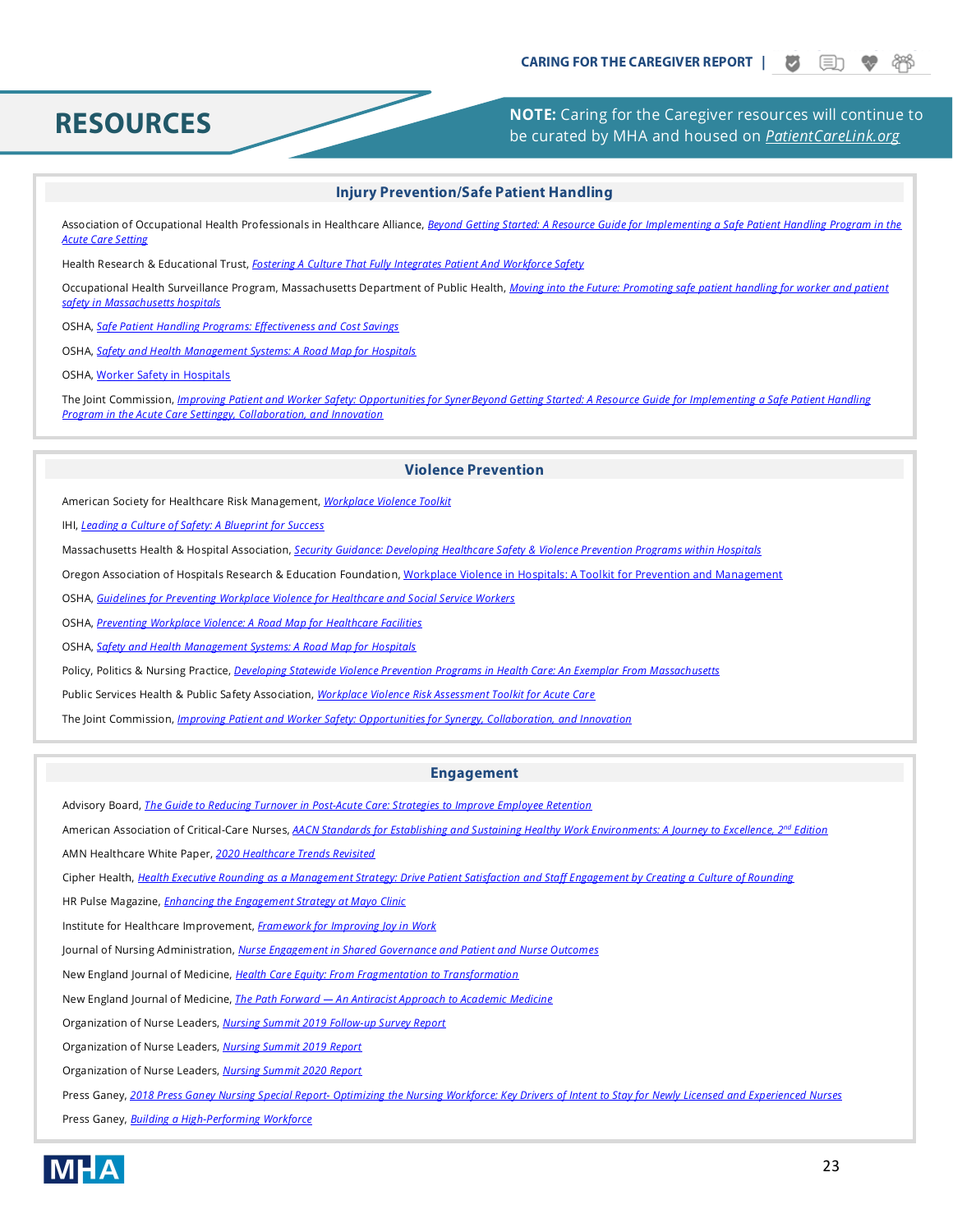| <b>Wellbeing</b>                                                                                                                                                                                |  |
|-------------------------------------------------------------------------------------------------------------------------------------------------------------------------------------------------|--|
| Massachusetts Health & Hospital Association, Massachusetts Medical Society, Harvard T.H. Chan School of Public Health, A Crisis in Health Care: A Call to Action on<br><b>Physician Burnout</b> |  |
| American Association of Critical-Care Nurses, AACN Standards for Establishing and Sustaining Healthy Work Environments: A Journey to Excellence, 2 <sup>nd</sup> Edition                        |  |
| American Hospital Association, <i>Well-being Playbook 2.0: A Guide for Hospital and Health System Leaders</i>                                                                                   |  |
| American Organization for Nurse Leadership, <i>Leading Through Crisis: A Resource Compendium for Nurse Leaders</i>                                                                              |  |
| BMI Quality & Safety, Work-life balance behaviours cluster in work settings and relate to burnout and safety culture: a cross-sectional survey analysis                                         |  |
| Centers for Disease Control and Prevention, Total Worker Health® A New Model for Well-Being At Work                                                                                             |  |
| Cigna, Creating a Workplace Wellness Committee: A Toolkit for Employers                                                                                                                         |  |
| Institute for Healthcare Improvement, Framework for Improving Joy in Work                                                                                                                       |  |
| Journal of the American Medical Association, <i>Understanding and Addressing Sources of Anxiety Among Health Care Professionals During the COVID-19 Pandemic</i>                                |  |
| Massachusetts Health & Hospital Association, Wellness Toolkit                                                                                                                                   |  |
| Massachusetts Health & Hospital Association, Massachusetts Medical Society, Reliant Medical Group, Changing the EHR from a Liability to an Asset to Reduce Physician<br><b>Burnout</b>          |  |
| Massachusetts Medical Society, Massachusetts Health & Hospital Association, Proceedings of the Massachusetts Medical Society's Medical Student and Residency Burnout<br>Roundtable              |  |
| Mayo Clinic Proceedings: Innovations, Quality, and Outcomes, A Worksite Wellness Intervention: Improving Happiness, Life Satisfaction, and Gratitude in Health Care<br><u>Workers</u>           |  |
| National Academy of Medicine, A Journey to Construct an All-Encompassing Conceptual Model of Factors Affecting Clinician Well-Being and Resilience                                              |  |
| National Academy of Medicine, Burnout Among Health Care Professionals: A Call to Explore and Address This Underrecognized Threat to Safe, High-Quality Care                                     |  |
| National Academy of Medicine, <i>Action Collaborative on Clinician Well-Being and Resilience</i>                                                                                                |  |
| National Academies of Sciences, Engineering, and Medicine, Taking Action Against Clinician Burnout: A Systems Approach to Professional Well-Being                                               |  |
| New England Journal of Medicine, <b>Beyond Burnout</b> — Redesigning Care to Restore Meaning and Sanity for Physicians                                                                          |  |
| New England Journal of Medicine, Combating Clinician Burnout with Community-Building                                                                                                            |  |
| New England Journal of Medicine, <i>Preventing a Parallel Pandemic — A National Strategy to Protect Clinicians' Well-Being</i>                                                                  |  |
| Nursing, Compassion fatigue and the ART model                                                                                                                                                   |  |
| Organization of Nurse Leaders, Nursing Summit 2019 Follow-up Survey Report                                                                                                                      |  |
| SPOK, Clinician Burnout in Healthcare: A Report for Healthcare Leaders                                                                                                                          |  |
| Stanford Medicine, <i>Chief Wellness Officer Course</i>                                                                                                                                         |  |
| The Joint Commission, Developing Resilience to Combat Nurse Burnout                                                                                                                             |  |
|                                                                                                                                                                                                 |  |

#### **Workforce Development & Pipeline**

American Hospital Association, *[2021 Health Care Talent Scan](https://www.aha.org/aha-talent-scan)*

American Hospital Association, *[Trend Watch: Hospital and Health System Workforce Strategic Planning](https://www.aha.org/guidesreports/2020-01-08-trendwatch-hospital-and-health-system-workforce-strategic-planning)*

AMN Healthcare, *[Healthcare Survey of Registered Nurses \(2019\): A Challenging Decade Ahead](https://www.amnhealthcare.com/2019-survey-of-registered-nurses-a-challenging-decade-ahead/)*

Commonwealth of Massachusetts, Boston Consulting Group, *[Massachusetts Healthcare Collaborative Kick-off](https://archives.lib.state.ma.us/bitstream/handle/2452/820440/on1140217683-2019-10-18-presentation.pdf?sequence=3&isAllowed=y)*

Northeastern University School of Nursing; Home Care Alliance of Massachusetts, Nursing Symposium Report, *[Nursing Call to Action: Building a Nursing Workforce to](https://www.thinkhomecare.org/page/nurse_symposium)  [Deliver Complex Care at Home](https://www.thinkhomecare.org/page/nurse_symposium)*

Organization of Nurse Leaders, Massachusetts/Rhode Island League for Nursing, *[Supporting New Nurse Transition into Practice during the Covid-19 Pandemic:](https://onl.memberclicks.net/assets/docs/NewNurseGroupSupport/New_Nurse_Transition_Report_COVID-19_Pandemic.pdf)  [Opportunities for Academic & Practice Nurse Educator Collaboration](https://onl.memberclicks.net/assets/docs/NewNurseGroupSupport/New_Nurse_Transition_Report_COVID-19_Pandemic.pdf)*

Robert Wood Johnson Foundation, AARP, *[Foundation Nursing Education and the Decade of Change: Strategies to Meet America's Health Needs](https://campaignforaction.org/wp-content/uploads/2017/12/NursingEducationDecadeOfChange-H508.pdf)*

U.S. Dept. of Health and Human Services, *[2018 National Sample Survey of Registered Nurses: Brief Summary of Results](https://data.hrsa.gov/DataDownload/NSSRN/GeneralPUF18/2018_NSSRN_Summary_Report-508.pdf)*